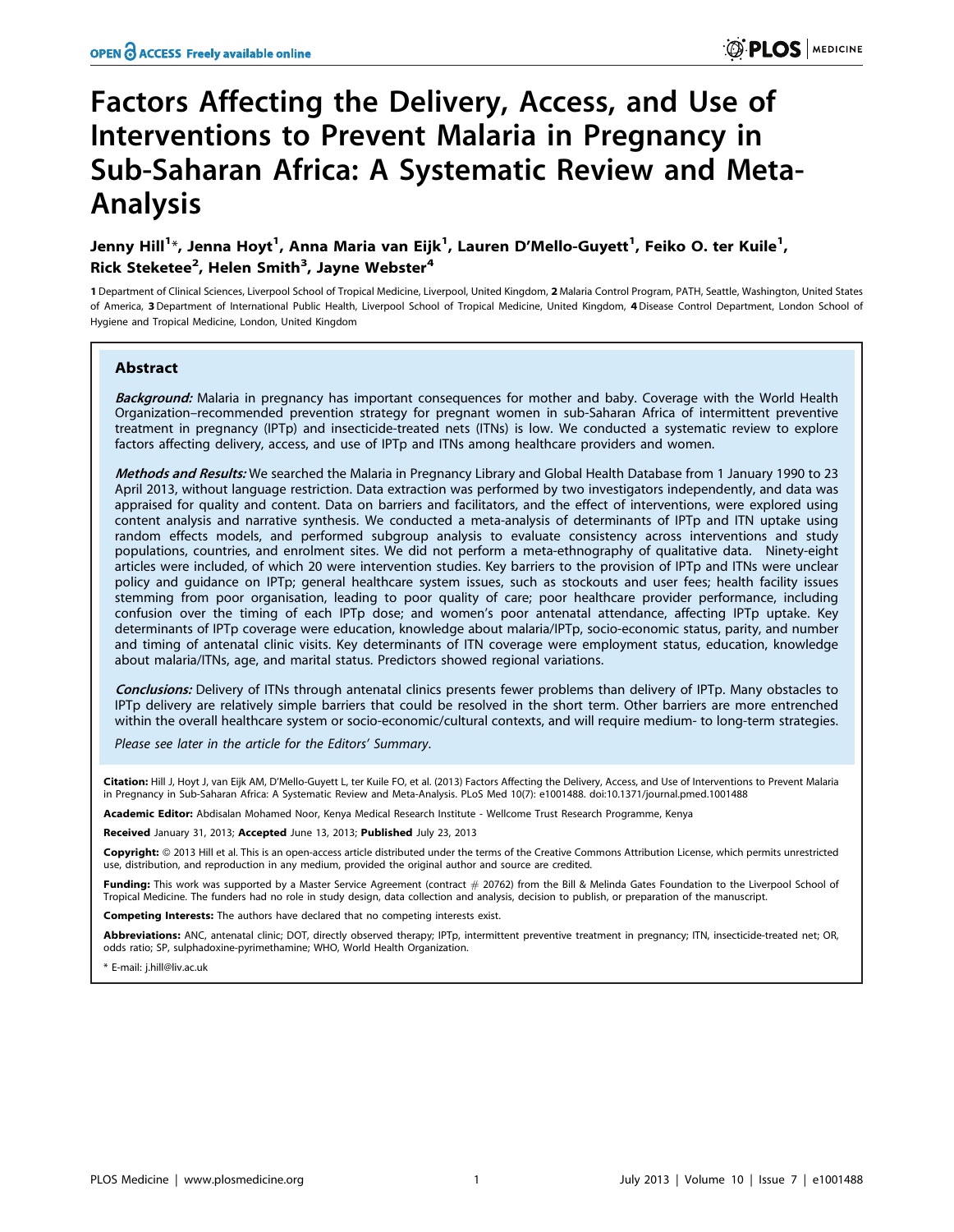### Introduction

Malaria in pregnancy can have important consequences for the mother, foetus, and newborn child, yet the harmful effects are preventable [1]. The adverse outcomes of malaria in pregnancy can be substantially reduced by interventions that have been available for over two decades [2–4] and that are inexpensive and cost-effective [5]. Access to and use of these interventions by pregnant women is, however, extremely low, representing a failure of the public health community.

In areas of stable malaria transmission in Africa the World Health Organization (WHO) recommends a package of intermittent preventive treatment in pregnancy (IPTp) with sulphadoxine– pyrimethamine (SP) and use of insecticide-treated nets (ITNs), together with effective case management of clinical malaria and anaemia [6]. IPTp consists of two doses of SP taken 1 mo apart commencing in the second trimester [7,8]. Both IPTp and ITNs are commonly delivered through antenatal clinics (ANCs) through collaboration between malaria and reproductive health programmes. The Roll Back Malaria Partnership aims to ensure that all pregnant women receive IPTp and at least 80% of people at risk from malaria in areas of high-intensity transmission use ITNs by 2010 [9], with even more ambitious targets of 100% for both interventions by 2015 [10].

Achievement of high coverage of these preventive interventions among pregnant women remains elusive for many countries in sub-Saharan Africa [11,12]. A recent review of national survey data shows that in 27 countries with survey data between the years 2009 and 2011, the median coverage of two doses of SP was 24.5% (range 7.3%–69.4%), even though the median coverage for at least two ANC visits was 84.6% (range 49.7%–96.9%, 22 countries, 2003–2011) (A. M. van Eijk, personal communication), representing substantial missed opportunities at ANCs. Despite the call for universal ITN coverage [13] and all 45 malaria-endemic countries having a policy of providing ITNs to pregnant women, the median use of an ITN the previous night among pregnant women in 37 countries from survey data for the years 2009–2011 was 35.3% (range 5.2%–75.5%) (A. M. van Eijk, personal communication). According to a Countdown to 2015 report, in 20 countries with data, IPTp and ITNs, together with case management of malaria during pregnancy, have the lowest coverage among all the interventions delivered to pregnant women at ANCs [14].

Evidence on the determinants of coverage and reasons for the failure in delivery and uptake of IPTp and ITNs from qualitative [15] and quantitative studies is currently disparate, in addition to which, many relevant reviews are now outdated [5,16–18]. We therefore undertook a systematic review to update the evidence and to integrate findings from three separate syntheses of studies on (1) barriers to achieving high coverage, (2) determinants of uptake, and (3) interventions to increase coverage. We then explored the extent to which the intervention studies have addressed known barriers and determinants, and identified critical gaps in the knowledge required for the formulation of effective strategies. The review was restricted to sub-Saharan Africa as the only malaria-endemic region with a specific WHO strategy for the prevention of malaria in pregnancy, which includes both IPTp with SP and ITNs.

### Methods

### Search Strategy

We performed a systematic and comprehensive literature search of electronic databases on 23 April 2013, including the Malaria in Pregnancy Library (http://library.mip-consortium.org; updated 20 April 2013) and the Global Health Database [19], and a search of bibliographies of retrieved articles. The Malaria in Pregnancy Library contains peer-reviewed published and unpublished literature compiled from 40 sources including PubMed, the Global Health Library, Google Scholar, Lilacs (Latin American and Caribbean Health Sciences Literature), Popline, the ProQuest Digital Dissertations and Theses database, Web of Knowledge, WorldCat, and registers of trials and studies [20]. A full account of the search terms used is presented in Table S1.

#### Study Inclusion Criteria and Analysis Strategy

Titles and abstracts were reviewed independently by two authors (J. Hill and J. Hoyt/A. M. van Eijk). Studies were eligible for inclusion if they met the following criteria: (1) reported an original research study; (2) addressed barriers to, facilitators of, or determinants of the delivery or uptake of IPTp and/or ITNs in pregnancy, or evaluated the impact of an intervention to increase the coverage of IPTp and/or ITNs in pregnancy; (3) were published between 1 January 1990 and 23 April 2013; and (4) were conducted in sub-Saharan Africa. No restrictions were placed on publication language or study design, i.e., quantitative, qualitative, and mixed methods studies were included, and both peer-reviewed papers and grey literature were included. Studies meeting the inclusion criteria were grouped according to whether their content addressed (1) barriers or facilitators, (2) determinants, and/or (3) evaluation of intervention(s); some studies contributed to more than one of these content groups (Figure 2). Studies with content on barriers or facilitators and/or determinants were then further categorised into studies exploring factors among pregnant women, healthcare providers, or both. Studies with content on delivery interventions were categorised by intervention, i.e., IPTp, ITNs, or both. The kappa statistic was used to measure the chance-adjusted inter-rater agreement for eligibility.

### Data Extraction

Two authors extracted data and appraised the quality and content of included studies. J. Hill and J. Hoyt/A. M. van Eijk extracted quantitative and qualitative data on barriers and facilitators from quantitative, qualitative, and mixed methods studies using pre-existing themes used by the authors of the included studies, which were stratified according to whether the views or perspectives were those of pregnant women or healthcare providers; the views or perspectives mainly comprised self-reported information but also observed data. The barrier and facilitator themes were then divided into four predetermined categories adapted from the literature [21,22] for pregnant or postpartum women (Box 1) and for healthcare providers (Box 2). Because facilitators uniformly reflected the converse of the barriers, we report only the barriers (Table S4). A. M. van Eijk and J. Hoyt/L. D'Mello-Guyett extracted quantitative data from quantitative and mixed methods studies that explored the determinants of receipt of one or two doses of IPTp and ITN ownership and use, henceforth referred to as ''determinants''. J. Hill and J. Hoyt/L. D'Mello-Guyett extracted quantitative, qualitative, and descriptive data from the studies evaluating delivery strategies for IPTp and/or ITNs according to the type of delivery intervention, e.g., promotion, training, or type of delivery mechanism.

Two authors (J. Hill and J. Hoyt/L. D'Mello-Guyett) assessed the quality of reporting of individual studies using a checklist of criteria developed a priori based on criteria and methods described in the literature. For observational quantitative studies the criteria of reporting were randomised sample selection, multivariate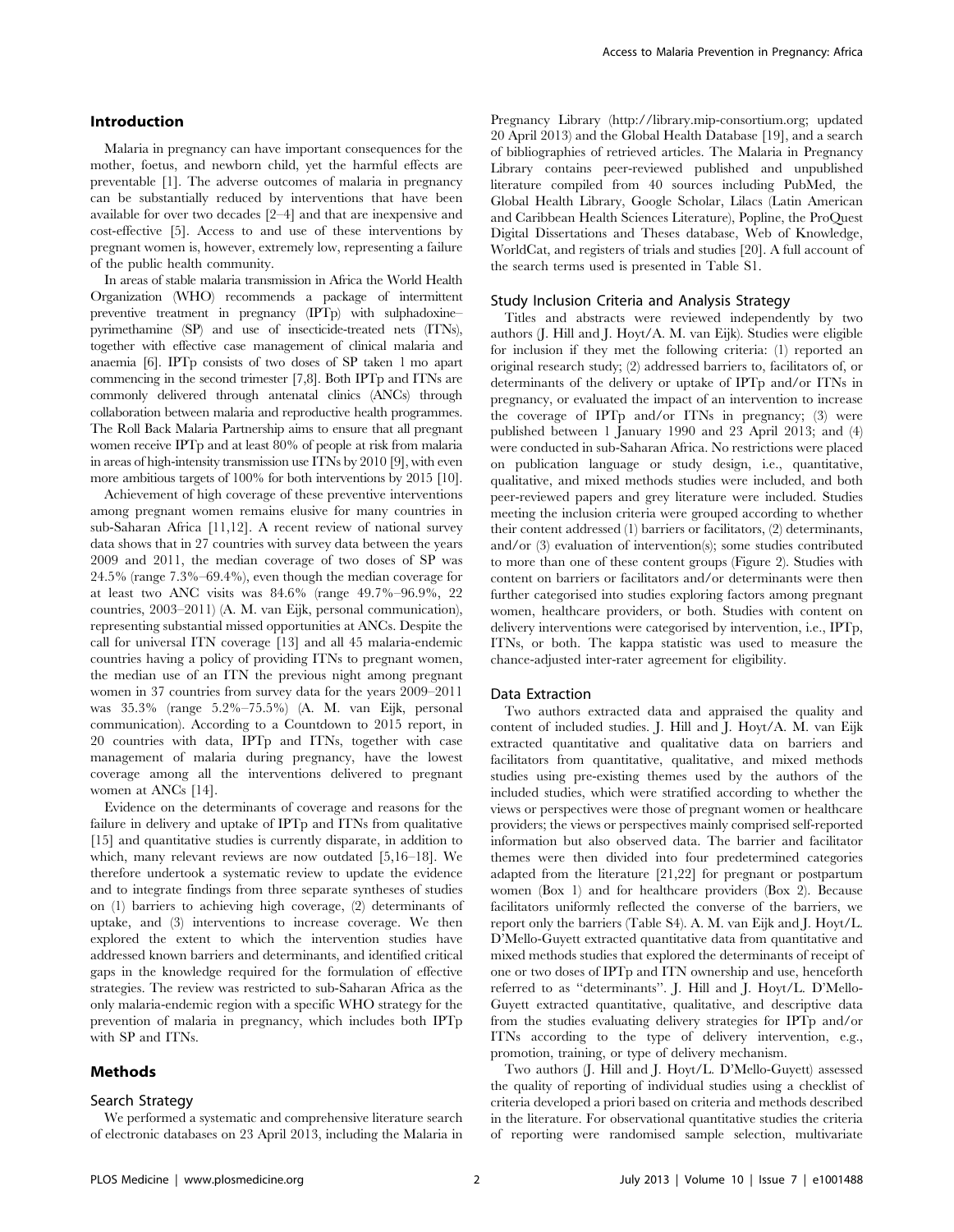

### Figure 1. Flowchart of studies included in the review. doi:10.1371/journal.pmed.1001488.g001

analysis, and minimising bias through study design and analysis [23,24]. For qualitative studies the criteria were the extent to which the authors described the sampling strategy, the effects of reflexivity, and methods to ensure reliability and validity [25,26]. For mixed methods studies, the following reporting criteria were used: justification of mixed methods, clearly described sampling strategy, clear reporting of methods for the qualitative component, analysis strategy, multivariate analyses, minimising bias, and integration of qualitative and quantitative findings [27,28]. For intervention studies, reporting criteria were presence/type of control, steps to reduce bias, and the extent to which authors described confounding, loss to follow-up, and external validity [29]. No studies were excluded on the basis of quality.

# Data Synthesis

Barriers and facilitators were described and explored using content analysis and narrative synthesis of qualitative and quantitative data. Data from the pregnant women's perspective were synthesised across four levels (individual, household/social/

cultural, healthcare system, and environmental) and assessed in relation to receipt of IPTp, ITN ownership, and ITN use. Similarly, data from the healthcare provider perspective were synthesised across four levels (individual, organisational, healthcare system and non-healthcare system) and assessed in relation to the delivery of IPTp and ITNs in the ANC setting.

The intervention studies were grouped into common strategies and explored using a narrative synthesis to summarise each intervention and to compare and contrast findings between studies evaluating similar strategies for scaling up one or both malaria interventions.

# Statistical Analysis

We conducted a meta-analysis of data on determinants using Stata version 12 (StataCorp) and Comprehensive Meta-Analysis (Biostat, http://www.meta-analysis.com/). Summary odds ratios (ORs) were calculated using random effects models based on the approach of DerSimonian and Laird [30]. Data were extracted from studies using the following hierarchy based on availability: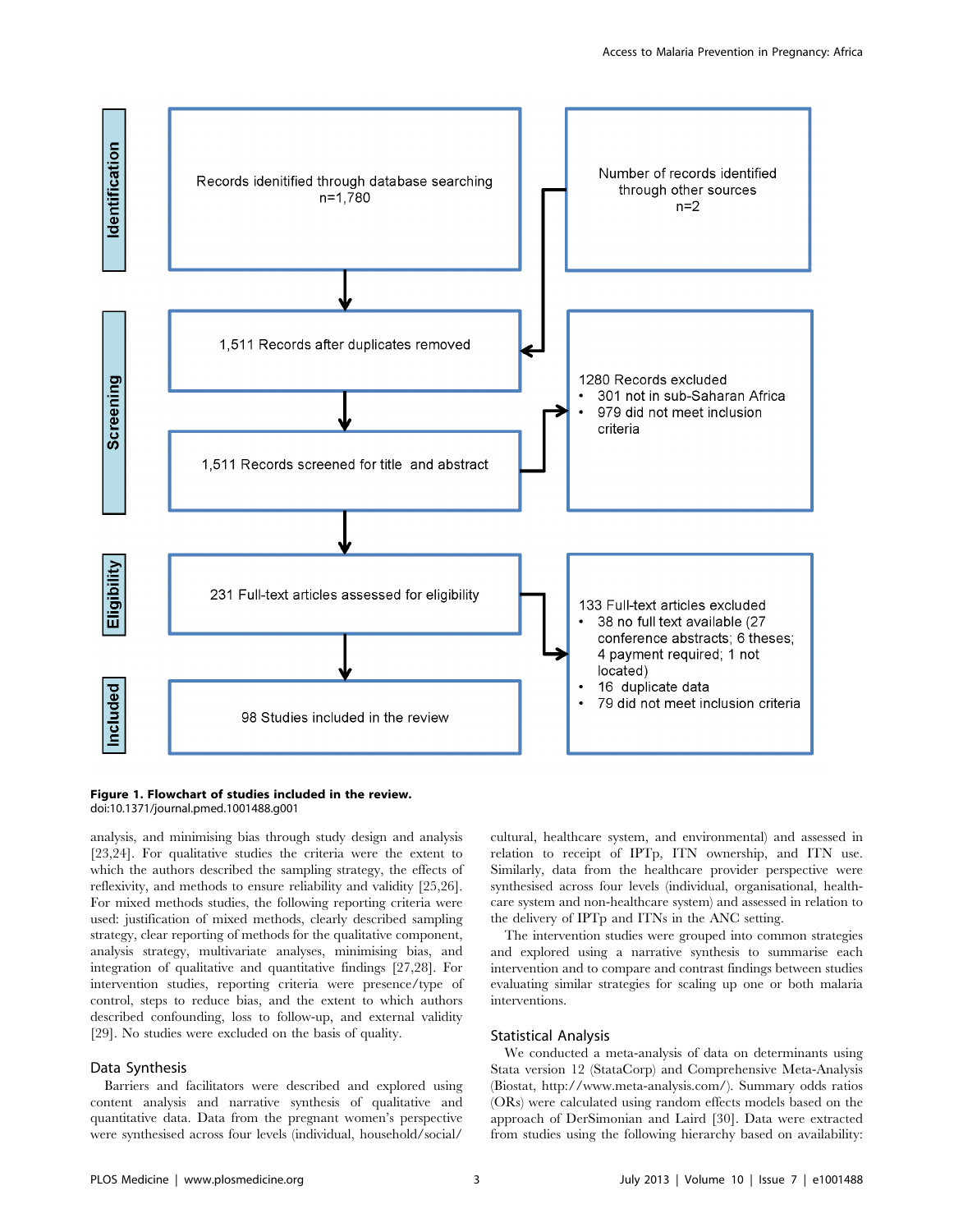

Figure 2. Analysis strategy. MiP, malaria in pregnancy. doi:10.1371/journal.pmed.1001488.g002

raw data (numerators and denominators); computed unadjusted ORs, computed adjusted ORs. The use of adjusted (by multivariate analysis) or cluster-adjusted ORs as provided by the studies is indicated in the meta-analysis forest plots. If studies presented results for both ''1+ doses'' and ''2+ doses'' of IPTp, only the data for ''2+ doses'' was used. We conducted sub-group analysis and considered the following factors for IPTp: number of SP doses  $(1+$  or  $2+)$ , location of enrolment (community or clinic), study population (postpartum women, a mixed population of postpartum and pregnant women, or pregnant women only), and study country. The subgroup analysis for ITNs considered location of enrolment (community or health facility), study population (postpartum women, a mixed population of postpartum and pregnant women, or pregnant women only), study country, and—for ITNs—type of net (ITN or untreated net) and definition of net use (last night or during pregnancy). Sensitivity analysis was conducted to assess the potential effect of study quality on the examined associations. We assigned studies a score based on the quality assessment, and studies that failed to report on three or more quality criteria scored as low-to-moderate quality. The  $\mathring{I}$  and 95% CI were used to quantify heterogeneity [31].

# Synthesis across the Barriers, Determinants, and Intervention Studies

We compared identified barriers with the determinants identified in the meta-analysis and aligned them with the

intervention studies. The barriers were first collapsed into a limited number of key categories using a coding template, and the implications for intervention for each category of barriers were described. We then matched the proposed interventions derived from the barrier studies against the intervention studies included in the review to assess the extent to which the intervention studies addressed the barriers identified in the observational studies.

### Results

## Study Selection and Characteristics

The primary search identified 1,780 citations (1,240 from the Malaria in Pregnancy Library, 540 from the Global Health Database, and two from bibliographies and authors), from which 271 duplicates were removed (Figure 1). From the remaining 1,511, 1,280 articles were excluded on the basis of abstracts. Of 231 full-text articles reviewed, 133 were excluded as they did not meet the inclusion criteria, the full text was not available, or they contained duplicate data, leaving 98 included articles. There was close agreement between reviewers on the included studies (kappa score of 0.86).

Of the 98 included studies, 81 contributed data on barriers and determinants (Table 1), and 20 studies contributed data on interventions that aimed to increase coverage and uptake of IPTp (Table 2) or ITNs (Table 3). One study did not contain data in a usable format for the meta-analysis [32]. The key characteristics of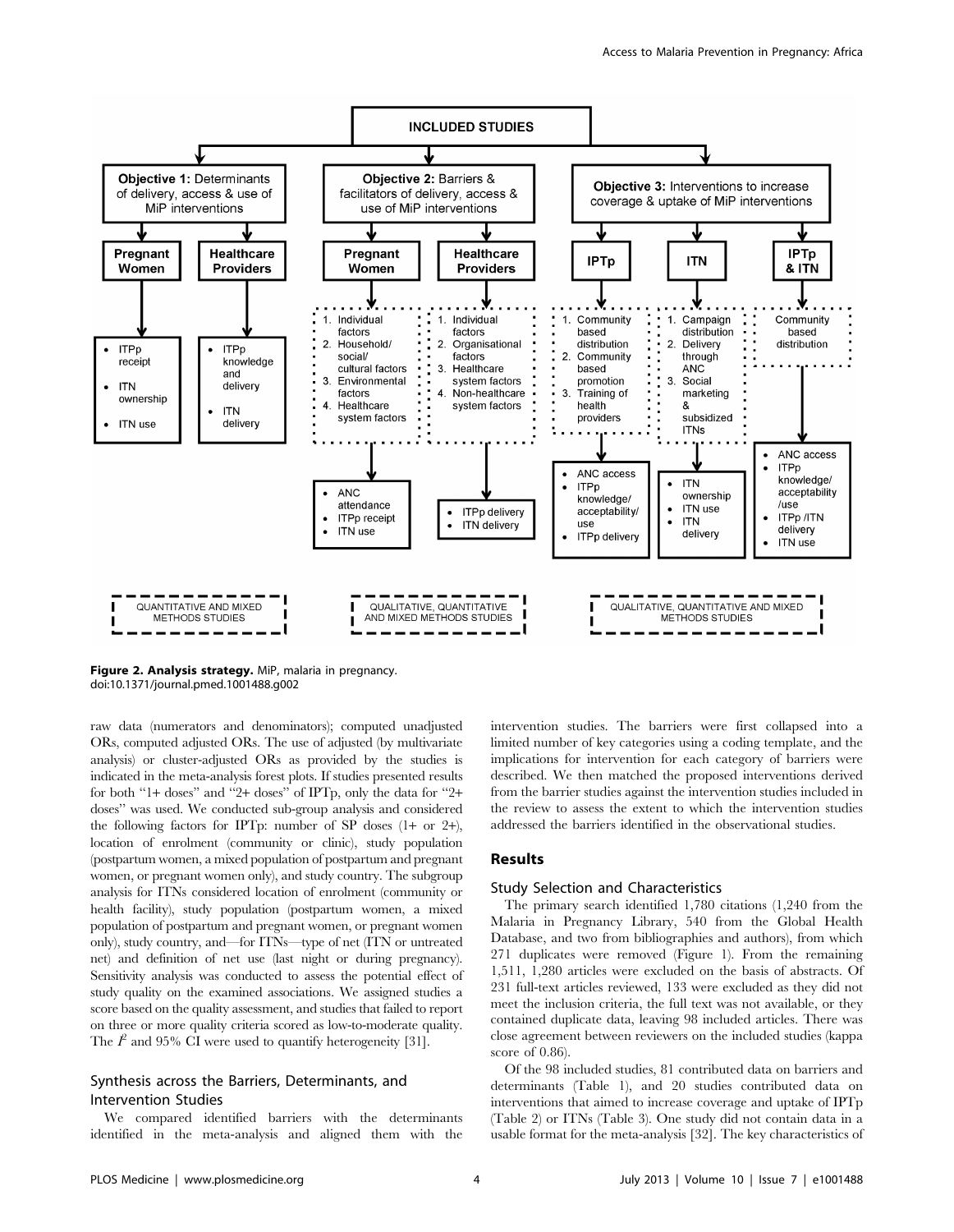# Box 1. Barriers from the Women's Perspective by Level

Individual level: factors related to a woman's knowledge, thoughts, beliefs, actions and behaviour, pregnancy, and health status

Social/cultural/household level: factors related to a woman's economic and social position, household factors including gender roles, societal and cultural norms and traditions, and religious practices

Environmental level: factors related to seasonality of malaria, weather conditions, physical access, and transportation

**Healthcare system level:** factors related to the various components and quality of the healthcare system, such as staff attitudes or performance, medication, service provision, and user fees

the barrier and determinant studies and of the intervention studies are provided in Table S2.

Of the 48 quantitative studies, the majority of studies were assessed to be of moderate quality  $(2-3/5; n=24)$ , with the remaining studies equally distributed between low  $(0-1/5; n = 13)$ and high (5/5;  $n = 11$ ) quality (Table S3). The criterion least commonly reported among these studies was ''social desirability minimised''. The eight qualitative studies were assessed to be of moderate-to-high quality (4–6/7), with only one study reporting on saturation and only two studies reporting on reflexivity of the researcher (Table S3). The majority of the 22 mixed methods studies were assessed to be of medium  $(4-6/9; n=11)$  to high quality  $(8-9/10; n=10)$ , with only three studies reporting on use of multivariate analysis (Table S3). Of the 20 intervention studies, the majority were assessed to be of moderate quality  $(2-3/4; n=17)$ , with four low-quality studies and one high-quality study (4/4) (Table S3).

### Barriers to IPTp Coverage

Barriers to receiving IPTp—the perspective of pregnant women. For barriers categorised as individual, many of the barriers to receipt of IPTp reported by women related to their lack of knowledge about IPTp (see Table S4 for content analysis of qualitative and quantitative data on barriers). For example, women were unaware of the benefits of IPTp [33–37] or the preventive value of SP [38,39], why SP was being given [35,39,40], and the number of doses, timing, and dose of SP required [35,36,40–43]. There was also confusion over what drugs were safe to take during pregnancy [35,36], leading some women to reject all medication [44] or to fear the perceived side effects of SP [36,41,45,46], with women in one study fearing that SP would cause abortions [38]. Women who had had personal experience of the side effects of SP were also deterred from taking IPTp with SP [41,43,46–48]. Reasons given for not receiving a second dose of IPTp included not returning for a second ANC visit [38,49,50] and illness or shyness [39] or low social position [51] leading to delayed ANC attendance. This lack of knowledge of IPTp means that women who take IPTp are placing considerable trust in ANC staff to provide them with safe and beneficial drugs and services [37,40,42,44,47].

For barriers categorised as household/social/cultural, it is common for women to have to purchase SP or water for taking SP by directly observed therapy (DOT), constituting an important economic barrier to the uptake of IPTp [35–38,43,52,53]. Commitments to farming, employment, and childcare were

# Box 2. Barriers from the Healthcare Provider Perspective by Level

Individual level: factors related to the knowledge, attitudes, and performance of individual healthcare providers

Organisational level: factors related to the operation of the health facility unit, such as management, staff rosters/ rotation, and services

Healthcare system level: factors that are dependent on higher levels of the healthcare system related to the various components and quality of services, such as supply of drugs or ITNs, development and dissemination of policy guidelines, training and supervision of staff, and imposition of user fees

Non-Healthcare system: macro-level factors external to the healthcare system such as media, water supply, side effects of medications, and women's practices

barriers to ANC attendance earlier in pregnancy, resulting in women receiving no or incomplete doses of IPTp [39,43]. Women often delayed going to an ANC until the pregnancy was advanced (about 7 mo gestation) [40] because their husbands did not give them money for transport [38], presenting a shorter window of opportunity to receive two doses of IPTp. In Nigeria, women reported needing their husbands' support or consent before attending an ANC or before taking any drugs [36,40].

For barriers categorised as healthcare system–related, women reported that in some health facilities women who could not pay the fees were denied services [52], or they were asked to pay another fee in order to receive the second dose of IPTp [54]. Barriers to receiving SP by DOT were that women had to buy the drug elsewhere, or that they took it home because they needed to eat first or because the nurses told them to [55], or that they were asked to share cups [36]. Among women who did not receive IPTp, a key reason reported in four studies was that it was not offered by ANC staff [35,37,46,50,56–58]. They also reported frequent periodic shortages of SP as a reason for not receiving IPTp [35,36,43,45,49,50]. Women in Tanzania reported fines and penalties being imposed by healthcare providers if they started attending an ANC late in pregnancy [52]. Other reasons for not receiving SP were that women were taking iron sulphate and folic acid supplementation [46] or were referred to a laboratory for testing [46].

Barriers to delivery of IPTp—the perspective of healthcare providers. Barriers to the delivery of IPTp found at the individual level centred on the knowledge and perceptions of healthcare providers about IPTp using SP (see Table S4 for content analysis of qualitative and quantitative data on barriers). General knowledge regarding the IPTp strategy among healthcare providers was considered poor [18,37,39,55,60,61]. Confusion among healthcare providers over the timing and dosing of SP in relation to gestational age was commonly cited [18,33,37,54,55,60,61], in addition to imprecise estimation of gestational age leading to missed SP doses [62], or SP being given to women regardless of guidelines for gestational age [37,44,63]. Healthcare providers could not name the major side effects or contraindications of SP in Ghana or Nigeria [49,53,55,64] and often gave SP and iron tablets to women without any explanations or instructions, or instructions were not given in the local language [44]. Healthcare providers were often found to blame pregnant women's behaviour for the poor uptake of IPTp. For example, healthcare providers in Malawi and Nigeria reported that women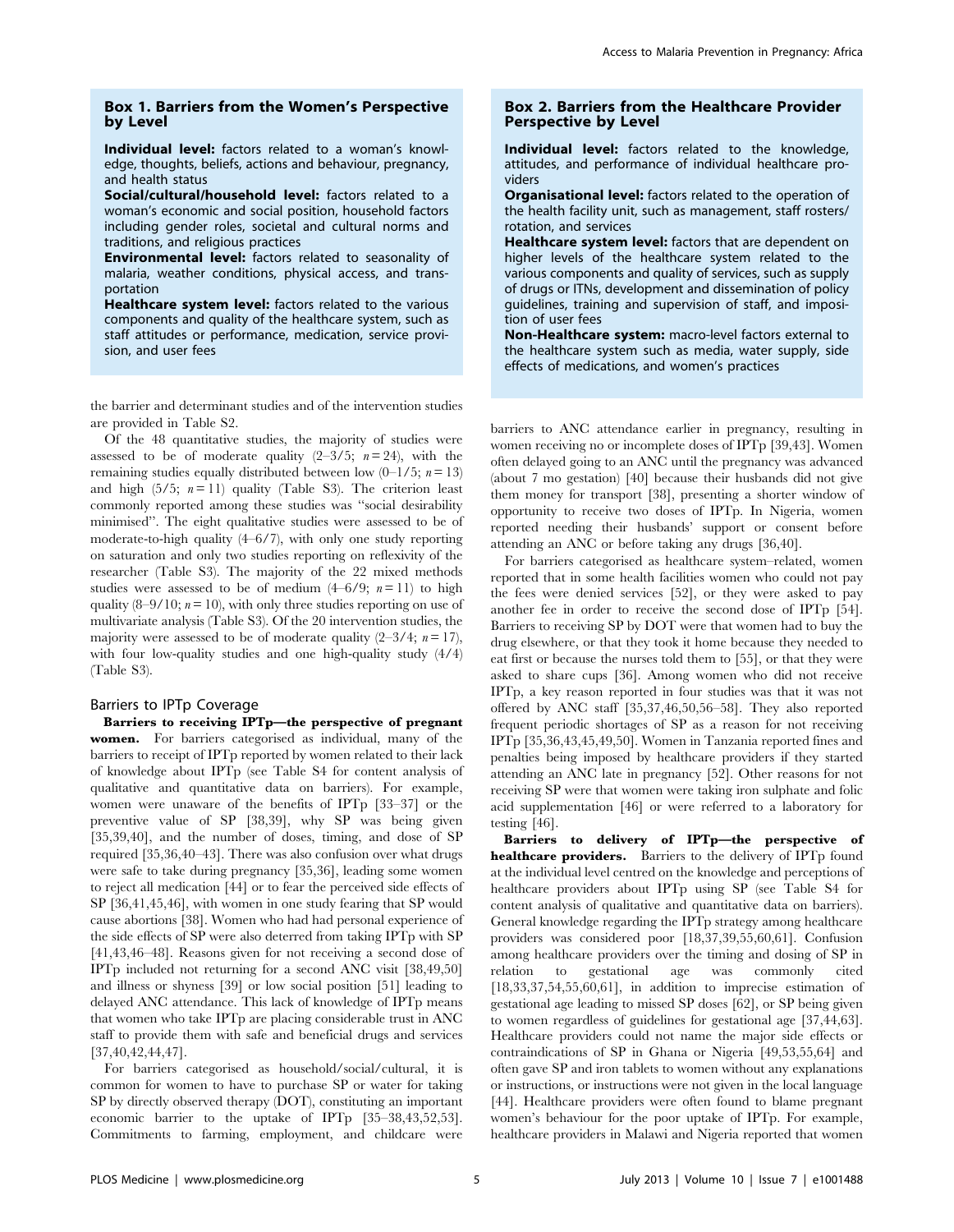Table 1. Data extracted for barriers and determinants by study.

| <b>Study</b>                        | <b>IPTp</b>     |                     | <b>ITN</b>      |                     |
|-------------------------------------|-----------------|---------------------|-----------------|---------------------|
| <b>Facility-based surveys</b>       | <b>Barriers</b> | <b>Determinants</b> | <b>Barriers</b> | <b>Determinants</b> |
| Akaba 2013 [34]                     |                 |                     |                 |                     |
| De Allegri 2013 [82]                |                 |                     |                 |                     |
| Aluko 2012 [71]                     |                 |                     |                 |                     |
| Amoran 2012a [35]                   | $\sqrt{ }$      | √                   |                 |                     |
| Amoran 2012b [72]                   |                 |                     |                 |                     |
| Arulogun 2012 [55]                  | J               |                     |                 |                     |
| Bouyou-Akotet 2013 [113]            |                 | $\sqrt{ }$          |                 |                     |
| Diala 2012 [40]                     |                 |                     |                 |                     |
| Iliyasu 2012 [36]                   |                 |                     |                 |                     |
| Mubyazi 2012 [63]                   |                 |                     |                 |                     |
| Mutagonda 2012 [43]                 |                 |                     |                 |                     |
| Namusoke 2012 [59]                  |                 | √                   |                 |                     |
| Onoka 2012a [37]                    |                 |                     |                 |                     |
| Onoka 2012b [114]                   |                 |                     |                 |                     |
| Onwujekwe 2012 [61]                 |                 |                     |                 |                     |
| d'Almeida 2011 [115]                |                 | J                   |                 |                     |
| Donkor 2011 [48]                    |                 |                     |                 |                     |
| Manirakiza 2011 [116]               |                 |                     |                 | √                   |
| Napoleon 2011 [117]                 |                 |                     |                 |                     |
| Nduka 2011 [118]                    |                 |                     |                 |                     |
| Okonta 2011 [73]                    |                 |                     |                 |                     |
| Olajide 2011 [74]                   |                 |                     |                 |                     |
| Tutu 2011 [119]                     |                 |                     |                 |                     |
| Smith Paintain 2011 [64]            |                 |                     |                 |                     |
| Gross 2011 [33]                     |                 |                     |                 |                     |
| Ambrose 2011 [77]                   |                 |                     | J               |                     |
| Sande 2010 [45]                     |                 |                     |                 |                     |
| Antwi 2010 [53]                     |                 |                     |                 |                     |
| Mubyazi 2010 [52]                   |                 |                     |                 |                     |
| Smith 2010 [47]                     |                 |                     |                 |                     |
| Karunamoorthi 2010 [67]             |                 |                     |                 |                     |
| Wagbatsoma 2010 [120]               |                 |                     |                 |                     |
| Akinleye 2009 [121]                 |                 |                     |                 |                     |
| Takem 2009 [122]                    |                 | √                   |                 |                     |
| Klebi 2009 [123]                    |                 |                     |                 |                     |
| Musa 2009 [69]                      |                 |                     | √               |                     |
| Njoroge 2009 [65]                   |                 |                     |                 | √                   |
| Adjei 2009 [49]                     | √               | √                   |                 |                     |
| Mubyazi 2008 [18]                   |                 |                     |                 |                     |
| Pettifor 2008 [76]                  |                 |                     | √               | √                   |
| Anders 2008 [56]                    |                 |                     |                 |                     |
| Onyeaso 2007 [60]                   |                 |                     | √               |                     |
| Mnyika 2006 [124]                   |                 |                     |                 |                     |
| Launiala 2007 [44]                  |                 |                     |                 |                     |
| Brentlinger 2007 [62]               |                 |                     |                 |                     |
| Kweku 2007 [83]                     |                 |                     |                 |                     |
| Van Geertruyden 2005 [78]           |                 |                     |                 | √                   |
| Gates Malaria Partnership 2005 [39] | √               |                     |                 |                     |
| Mubyazi 2005 [41]                   |                 |                     |                 |                     |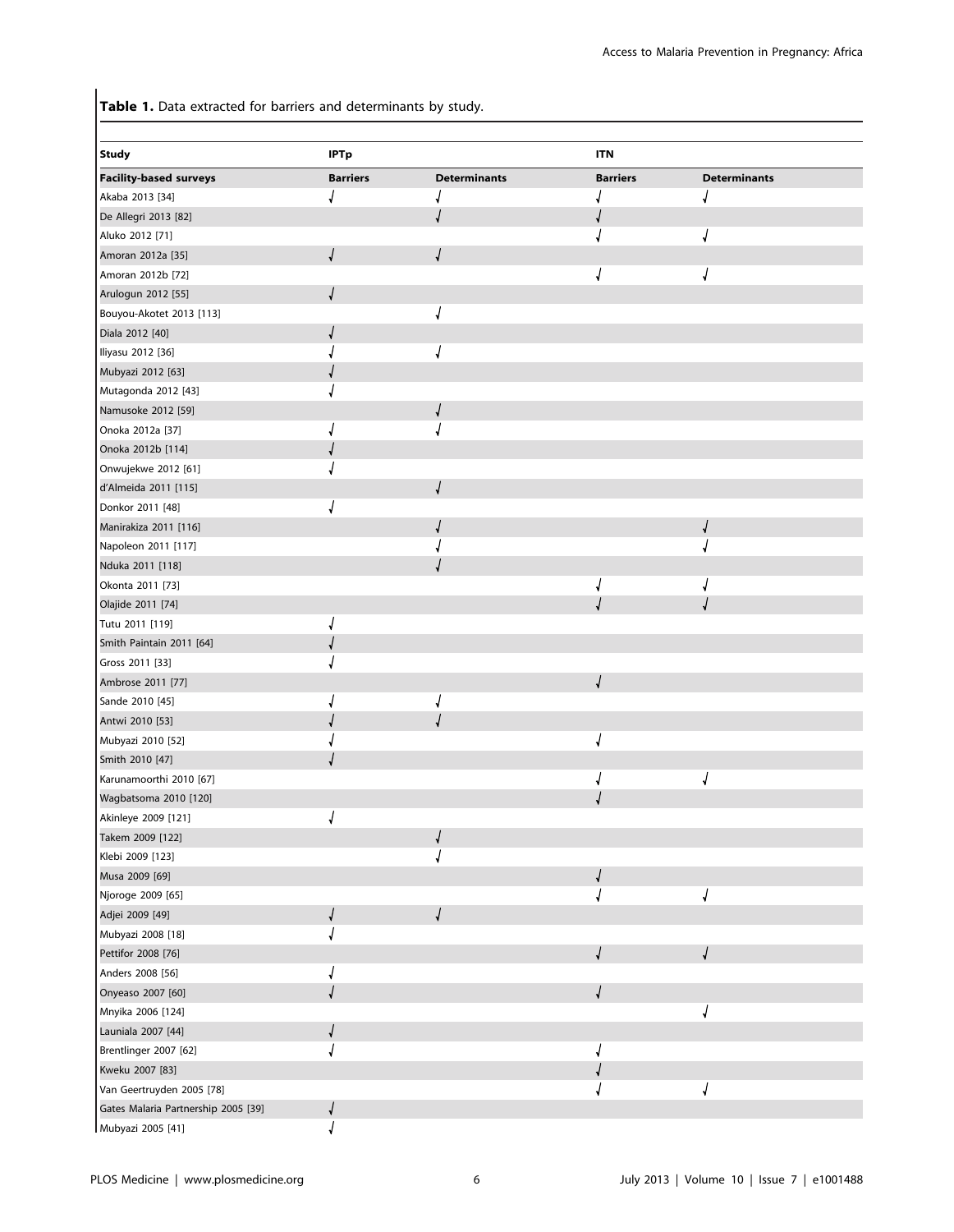### Table 1. Cont.

| Study                          | <b>IPTp</b> |    | <b>ITN</b> |            |
|--------------------------------|-------------|----|------------|------------|
| Nganda 2004 [125]              |             | J  | J          | $\sqrt{ }$ |
| Ashwood-Smith 2002 [54]        |             |    |            |            |
| <b>Community-based surveys</b> |             |    |            |            |
| Hill 2013 [126]                |             |    |            |            |
| Ankomah 2012 [80]              |             |    |            |            |
| Ansah-Ofei 2011 [46]           |             |    |            |            |
| Auta 2012 [81]                 |             |    |            |            |
| Zere 2012 [127]                |             |    |            |            |
| Faye 2011 [128]                |             |    |            |            |
| O'Meara 2011 [85]              |             |    |            |            |
| Ndyomugyenyi 2010 [50]         |             |    |            |            |
| Grietens 2010 [51]             |             |    |            |            |
| Sangare 2010a [57]             |             | √  |            |            |
| Mbonye 2010 [129]              |             |    |            |            |
| Sangare 2010b [70]             |             |    | √          | $\sqrt{ }$ |
| Beiersmann 2010 [84]           |             |    |            |            |
| Acquah 2009 [130]              | √           |    |            |            |
| Brabin 2009 [42]               |             |    |            |            |
| Gies 2009 [90]                 |             |    |            |            |
| Gikandi 2008 [131]             |             |    |            |            |
| Marchant 2008 [58]             | J           |    |            |            |
| Belay 2008 [79]                |             |    |            |            |
| Hassan 2008 [132]              |             |    |            |            |
| Kiwuwa 2008 [133]              |             |    |            |            |
| Ouma 2007 [91]                 |             |    |            |            |
| PSI Burundi 2006 [134]         |             |    |            |            |
| PSI Rwanda 2006 [135]          |             |    |            |            |
| PSI Zambia 2006 [136]          |             |    |            |            |
| Mbonye 2006a [38]              |             |    |            |            |
| Mbonye 2006b [66]              |             |    |            |            |
| van Eijk 2005 [68]             |             | √  |            | √          |
| Guyatt 2004 [137]              |             |    |            |            |
| Marchant 2002 [75]             |             |    |            |            |
| <b>Summary total</b>           | 38          | 31 | 28         | 27         |

doi:10.1371/journal.pmed.1001488.t001

did not want to take SP on an empty stomach [37,54], and that late attendance at the ANC [18,54,61] or women not returning for subsequent ANC visits [45,61] was a contributor to low IPTp coverage.

Organisational-level barriers at health facilities were that staff were sometimes too busy to prescribe SP [54] or that cups [18,37,41,62] or drinking water was not available to enable provision of SP by DOT [37,49,63]. An important finding was that there can be substantial variation across health facilities in the delivery of IPTp and in the information provided to pregnant women [18].

Many of the barriers to the effective delivery of IPTp reside within higher levels of the healthcare system and/or at the policy level. Guidelines have generally been too complicated, and in some cases there has been conflicting information from different programmes within the ministry of health, as occurred in Tanzania, where two different IPTp guidelines remained in circulation, one in the 2006 Malaria Diagnosis and Treatment guidelines and one in the Focussed Antenatal Care guidelines [33]. Several studies identified that guidelines were not available at the health facilities [33,39,49]. This lack of access to appropriate information is exacerbated by lack of effective training and supervision of healthcare providers and lack of quality assurance of IPTp delivery in facilities [18,37,39,63]. In Tanzania, the change in national treatment policy from using SP to using artemisinin combination therapies was poorly managed and led to negative media coverage about SP and loss in confidence in SP among healthcare providers and the general public [18]. Related to the policy context, a pilot IPTp project in Mozambique encountered multiple incompatibilities between the delivery of IPTp and of other antenatal care initiatives (e.g., programmes for control of syphilis, anaemia, and HIV) that had to be overcome [62]. A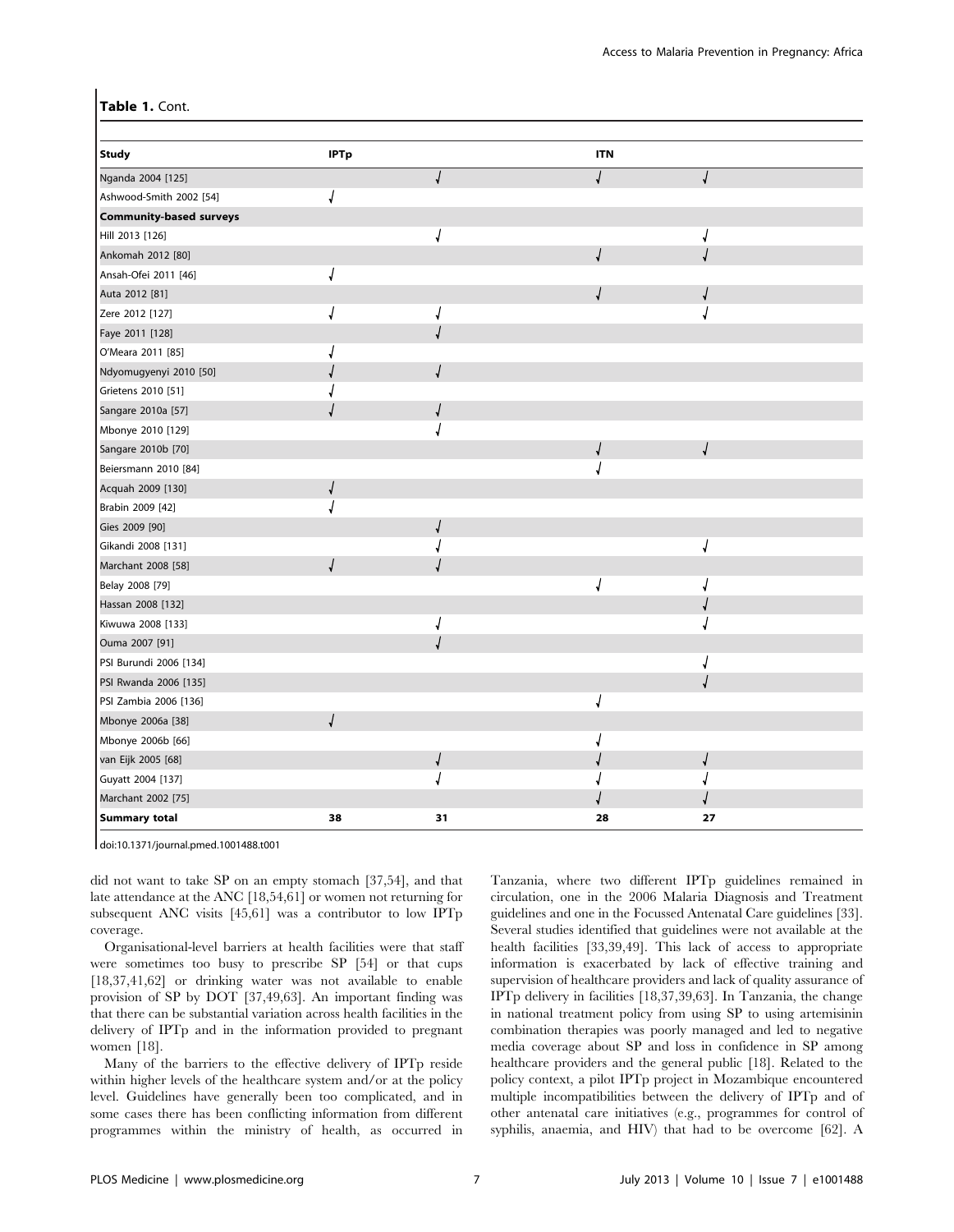|                                                                                                                                                                                                                                                                        | Table 2. Evaluation of interventions aimed at increasing                                                                                                                                                                                                         | coverage of IPTp (six studies). |                      |         |                            |                      |                      |                     |
|------------------------------------------------------------------------------------------------------------------------------------------------------------------------------------------------------------------------------------------------------------------------|------------------------------------------------------------------------------------------------------------------------------------------------------------------------------------------------------------------------------------------------------------------|---------------------------------|----------------------|---------|----------------------------|----------------------|----------------------|---------------------|
| Study/Measure                                                                                                                                                                                                                                                          | Description (Country)                                                                                                                                                                                                                                            | <b>Baseline</b>                 |                      |         | <b>Point of Evaluation</b> |                      |                      |                     |
|                                                                                                                                                                                                                                                                        |                                                                                                                                                                                                                                                                  | Intervention<br>(Percent)       | (Percent)<br>Control | p-Value | Intervention<br>(Percent)  | (Percent)<br>Control | p-Value <sup>a</sup> | $p$ -Value $^b$     |
| Msyamboza 2009 [86]                                                                                                                                                                                                                                                    | IPTp delivered by community health workers (Malawi)                                                                                                                                                                                                              |                                 |                      |         |                            |                      |                      |                     |
| PTp <sub>2+</sub>                                                                                                                                                                                                                                                      |                                                                                                                                                                                                                                                                  | 36/87 (41.4)                    | 47/107 (43.9)        | 0.77    | 663/912 (72.7)             | 412/897 (45.9)       | < 0.001              | < 0.001             |
| ANC 2+                                                                                                                                                                                                                                                                 |                                                                                                                                                                                                                                                                  | 76/87 (87.3)                    | 103/107 (96.3)       | 0.03    | 586/888 (66.0)             | 831/895 (92.9)       | < 0.001              | 0.001               |
| Mbonye 2007 [87]                                                                                                                                                                                                                                                       | IPTp delivered by community resource persons,<br>sensitisation campaigns (Uganda)                                                                                                                                                                                |                                 |                      |         |                            |                      |                      |                     |
| $P$ Tp $2+^c$                                                                                                                                                                                                                                                          |                                                                                                                                                                                                                                                                  |                                 |                      |         | 1,404/2,081 (67.5)         | 281/704 (39.9)       | < 0.001              |                     |
| ANC $2+^d$                                                                                                                                                                                                                                                             |                                                                                                                                                                                                                                                                  |                                 |                      |         | 948/983 (96.4)             | 240/247 (97.2)       | 0.70                 |                     |
| ANC $4+^d$                                                                                                                                                                                                                                                             |                                                                                                                                                                                                                                                                  |                                 |                      |         | 558/983 (56.8)             | 188/247 (76.1)       | < 0.001              |                     |
| Ndyomugyenyi 2009 [88]                                                                                                                                                                                                                                                 | IPTp delivered by community-directed drug distributors<br>for onchocerciasis control (Uganda)                                                                                                                                                                    |                                 |                      |         |                            |                      |                      |                     |
| $PTp2+$                                                                                                                                                                                                                                                                |                                                                                                                                                                                                                                                                  | 161/317 (50.8)                  | 152/310 (49.0)       | 0.66    | 424/473 (89.6)             | 237/453 (52.3)       | 0.001                | 0.001               |
| ANC 2+                                                                                                                                                                                                                                                                 |                                                                                                                                                                                                                                                                  |                                 |                      |         | 429/473 (90.7)             | 364/453 (80.4)       | < 0.001              |                     |
| ANC <sub>4+</sub>                                                                                                                                                                                                                                                      |                                                                                                                                                                                                                                                                  | 89/317 (28.1)                   | 77/310 (24.8)        | 0.36    | 206/473 (43.6)             | 90/453 (19.9)        | < 0.001              | 0.001               |
| <b>Okeibunor 2011 [89]</b>                                                                                                                                                                                                                                             | IPTp (and ITNs) delivered by community-directed<br>distributors (Nigeria)                                                                                                                                                                                        |                                 |                      |         |                            |                      |                      |                     |
| $PTp2+$                                                                                                                                                                                                                                                                |                                                                                                                                                                                                                                                                  | 66/711 (9.3)                    | 35/563 (6.2)         | 0.05    | 66%                        | 27%                  |                      | $<$ 0.01 $^{\circ}$ |
| ANC <sub>1+</sub>                                                                                                                                                                                                                                                      |                                                                                                                                                                                                                                                                  | 489/711 (68.8)                  | 283/563 (50.0)       | < 0.001 | 90%                        | 72%                  |                      | $<$ 0.01 $^{\circ}$ |
| Gies 2009 [90] (G1/G2)                                                                                                                                                                                                                                                 | antenatal care by trained community promoters (Burkina<br>Community-based promotional activities on IPTp and<br>Faso)                                                                                                                                            |                                 |                      |         |                            |                      |                      |                     |
| $PTp2+$                                                                                                                                                                                                                                                                |                                                                                                                                                                                                                                                                  |                                 |                      |         | 518/721 (71.8)             | 389/793 (49.1)       | < 0.001              |                     |
| ANC 2+                                                                                                                                                                                                                                                                 |                                                                                                                                                                                                                                                                  |                                 |                      |         | 644/721 (89.3)             | 1,144/1,519 (75.3)   | 0.001                |                     |
| ANC <sub>4+</sub>                                                                                                                                                                                                                                                      |                                                                                                                                                                                                                                                                  |                                 |                      |         | 188/721 (26.1)             | 246/1,519 (16.2)     | < 0.001              |                     |
| 1st ANC visit in 1st/2nd trim <sup>d</sup>                                                                                                                                                                                                                             |                                                                                                                                                                                                                                                                  |                                 |                      |         | 552/679 (81.3)             | 961/1,365 (70.4)     | < 0.001              |                     |
| Ouma 2007 <sup>f</sup> [91]                                                                                                                                                                                                                                            | Training of health facility staff in one region on IPTp<br>and focussed antenatal care (Kenya)                                                                                                                                                                   |                                 |                      |         |                            |                      |                      |                     |
| $PTp2+$                                                                                                                                                                                                                                                                |                                                                                                                                                                                                                                                                  | 22/312 (7.1)                    | 20/302 (6.6)         | 0.87    | 99/268 (36.9)              | 48/440 (10.9)        | < 0.001              | 0.001               |
| <b>ANC 2+</b>                                                                                                                                                                                                                                                          |                                                                                                                                                                                                                                                                  | 274/319 (85.9)                  | 251/316 (79.4)       | 0.06    | 201/272 (73.9)             | 323/452 (71.5)       | 0.49                 | < 0.001             |
| 1st ANC visit in 1st/2nd trim                                                                                                                                                                                                                                          |                                                                                                                                                                                                                                                                  | 235/319 (73.7)                  | 198/316 (62.7)       | 0.004   | 166/272 (61.0)             | 236/452 (52.2)       | 0.03                 | 0.001               |
| <sup>b</sup> Comparing baseline and point of evaluation for intervention.<br><sup>a</sup> Comparing intervention and control at point of evaluation.<br><sup>d</sup> Denominator: women with at least one ANC visit.<br><sup>e</sup> Analysis adjusted for clustering. | 'Denominator for IPTp 2+: women who have received already one SP dose.<br>Information from article enhanced by supplemental data from authors.<br>G1, primigravidae; G2, secundigravidae; trim, trimester of pregnancy.<br>doi:10.1371/journal.pmed.1001488.t002 |                                 |                      |         |                            |                      |                      |                     |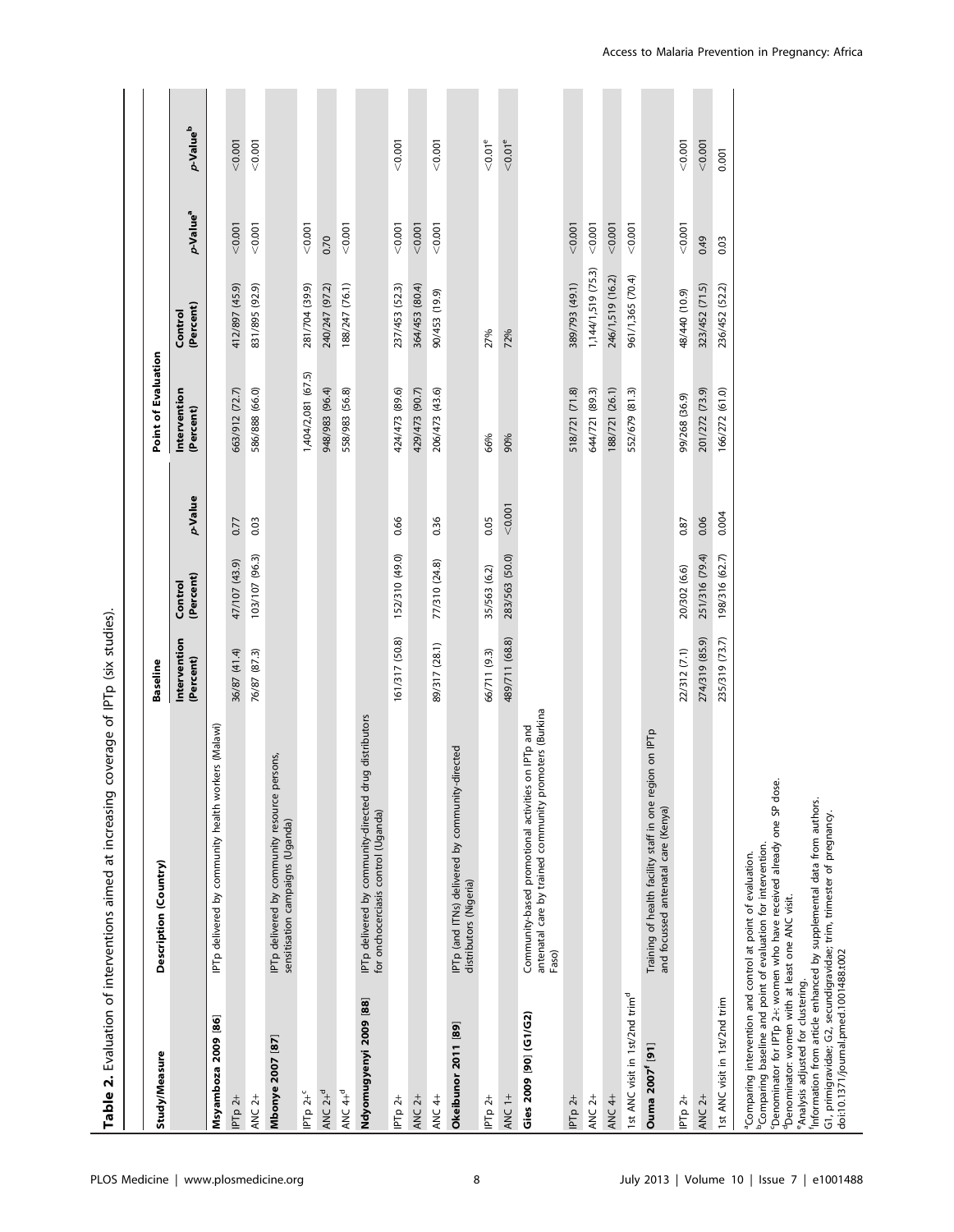| i                       | Figures of the control of the control of the control of the control of the control of the control of the control of the control of the control of the control of the control of the control of the control of the control of t | icalmate city carriers<br>Den Davr                                                                                                                                   |                           |                      |         |                           |                      |                      |
|-------------------------|--------------------------------------------------------------------------------------------------------------------------------------------------------------------------------------------------------------------------------|----------------------------------------------------------------------------------------------------------------------------------------------------------------------|---------------------------|----------------------|---------|---------------------------|----------------------|----------------------|
| Distribution<br>Type of | Study/Measure                                                                                                                                                                                                                  | Description (Country)                                                                                                                                                | Baseline                  |                      |         | Point of Evaluation       |                      |                      |
|                         |                                                                                                                                                                                                                                |                                                                                                                                                                      | Intervention<br>(Percent) | (Percent)<br>Control | p-Value | Intervention<br>(Percent) | (Percent)<br>Control | p-Value <sup>a</sup> |
| Campaign                | Okeibunor 2011 <sup>b</sup> [89]                                                                                                                                                                                               | Community distribution of free ITNs to pregnant women<br>(Nigeria)                                                                                                   |                           |                      |         |                           |                      |                      |
|                         | ITN use last night                                                                                                                                                                                                             |                                                                                                                                                                      | 128/711 (18.0)            | 48/563 (8.5)         | < 0.001 | 28%                       | 10%                  | 0.12                 |
|                         | Thwing 2011 <sup>b</sup> [92]                                                                                                                                                                                                  | Community distribution of voucher for free ITN to<br>households with children under 5 y (Senegal)                                                                    |                           |                      |         |                           |                      |                      |
|                         | ITN use last night                                                                                                                                                                                                             |                                                                                                                                                                      | 28.5%                     |                      |         | 49.2%                     |                      | $\mathbf{v}$         |
|                         | Ahmed 2010 [93]                                                                                                                                                                                                                | Community distribution of subsidised ITNs to poor<br>households (Uganda)                                                                                             |                           |                      |         |                           |                      |                      |
|                         | ITN use last night (peri-urban)                                                                                                                                                                                                |                                                                                                                                                                      |                           |                      |         | 324/1306 (24.8)           |                      | 0.13 <sup>d</sup>    |
|                         | ITN use last night (rural)                                                                                                                                                                                                     |                                                                                                                                                                      |                           |                      |         | 1,340/4,983 (26.9)        |                      |                      |
|                         | Khatib 2008 <sup>e</sup> [94]                                                                                                                                                                                                  | coverage among infants by delivery channel of net-<br>ITN coverage among infants by delivery channel of net-<br>ANC voucher versus under five vaccination (Tanzania) |                           |                      |         |                           |                      |                      |
|                         | ITN use by infant                                                                                                                                                                                                              |                                                                                                                                                                      |                           |                      |         |                           |                      |                      |
|                         | ITN use last night (ANC voucher)                                                                                                                                                                                               |                                                                                                                                                                      |                           |                      |         | 175/422 (41.5)            |                      |                      |
|                         | ITN use last night (vaccination campaign)                                                                                                                                                                                      |                                                                                                                                                                      |                           |                      |         | 114/422 (27.0)            |                      |                      |
|                         | ITN use last night (commercial market)                                                                                                                                                                                         | Campaign versus commercial market (Tanzania)                                                                                                                         |                           |                      |         | 101/422 (24.0)            |                      |                      |
|                         | Mbonye 2007 [87]                                                                                                                                                                                                               | Malaria prevention promotion by community resource<br>persons, sensitisation campaigns (Uganda)                                                                      |                           |                      |         |                           |                      |                      |
|                         | Use of ITN in pregnancy                                                                                                                                                                                                        |                                                                                                                                                                      | 160/2,078 (7.7)           | 85/703 (12.1)        | < 0.001 | 211/1,416 (14.9)          | 64/259 (24.7)        | < 0.001              |
| <b>NAC</b>              | Guyatt 2003 <sup>f</sup> [99]                                                                                                                                                                                                  | Free ITN distribution through ANC (Kenya)                                                                                                                            |                           |                      |         |                           |                      |                      |
|                         | ITN use in pregnancy (high transmission)                                                                                                                                                                                       |                                                                                                                                                                      |                           |                      |         | 93/111 (83.8)             |                      |                      |
|                         | ITN use in pregnancy (low transmission)                                                                                                                                                                                        |                                                                                                                                                                      |                           |                      |         | 73/126 (57.9)             |                      | $\mathbf{I}$         |
|                         | <b>Pettifor 2009 [98]</b>                                                                                                                                                                                                      | Free ITN distribution through ANC (DRC)                                                                                                                              |                           |                      |         |                           |                      |                      |
|                         | ITN use last night                                                                                                                                                                                                             |                                                                                                                                                                      | 82/326 (25.2)             |                      |         | 258/326 (79.1)            |                      | < 0.001              |
|                         | Hanson 2009 <sup>b</sup> [101]                                                                                                                                                                                                 | Voucher for subsidised ITN through ANC (Tanzania)                                                                                                                    |                           |                      |         |                           |                      |                      |
|                         | ITN use last night                                                                                                                                                                                                             |                                                                                                                                                                      | 82/772 (10.6)             |                      |         | 144/621 (23.2)            |                      | 0000                 |
|                         | Marchant 2010 <sup>b</sup> [100]                                                                                                                                                                                               | Voucher for subsidised ITN through ANC (Tanzania)                                                                                                                    |                           |                      |         |                           |                      |                      |
|                         | ITN use last night (poorest quintile)                                                                                                                                                                                          |                                                                                                                                                                      |                           |                      |         | 10/138 (6.9)              |                      | 610000               |
|                         | ITN use last night (wealthiest quintile)                                                                                                                                                                                       |                                                                                                                                                                      |                           |                      |         | 54/113 (47.9)             |                      |                      |
|                         | Kweku 2007 [83]                                                                                                                                                                                                                | Voucher for subsidised ITN through ANC (Ghana)                                                                                                                       |                           |                      |         |                           |                      |                      |
|                         | Vouchers redeemed (urban)                                                                                                                                                                                                      |                                                                                                                                                                      |                           |                      |         | 63.3%                     |                      | 0.009 <sup>h</sup>   |
|                         | Vouchers redeemed (rural)                                                                                                                                                                                                      |                                                                                                                                                                      |                           |                      |         | 47.0%                     |                      |                      |
|                         | Muller 2008 <sup>b</sup> [102]                                                                                                                                                                                                 | Social marketing with/without free ITN distribution<br>through ANC: randomised controlled trial (Burkina Faso)                                                       |                           |                      |         |                           |                      |                      |
|                         | ITN use last night (free ITNs at ANC)                                                                                                                                                                                          |                                                                                                                                                                      | 5/72 (6.9)                |                      |         | 10/107 (9.3)              |                      |                      |

# PLOS Medicine | www.plosmedicine.org | www.plosmedicine.org | 9 | 9 | July 2013 | Volume 10 | Issue 7 | e1001488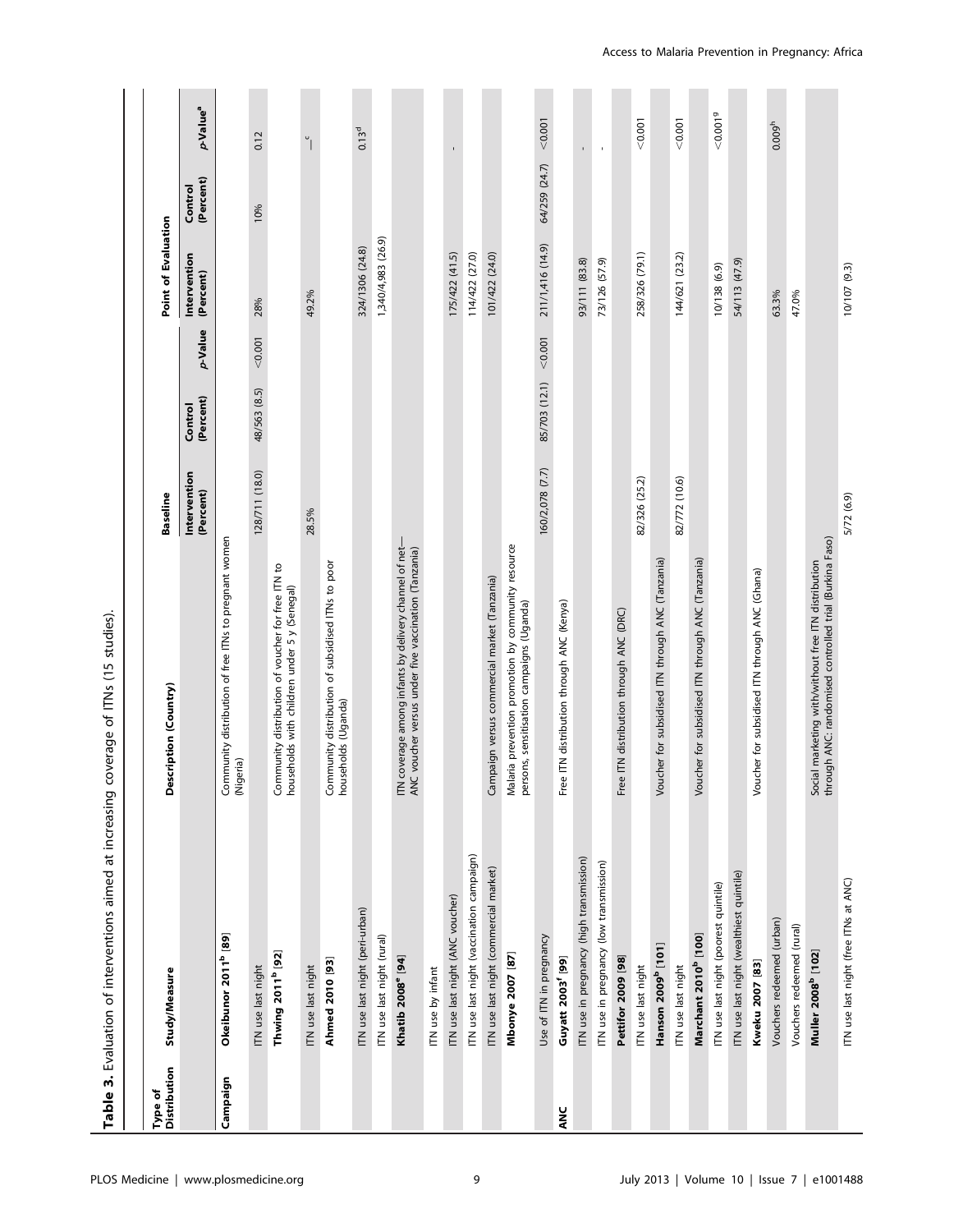| <b>Distribution</b><br>Type of | Study/Measure                                                                                                                                                                                                                                                                                                                                                                                                                                                                                                                 | Description (Country)                                                                                                                                                                                                                                                                                                  | <b>Baseline</b>           |                      |         | Point of Evaluation       |                      |                      |
|--------------------------------|-------------------------------------------------------------------------------------------------------------------------------------------------------------------------------------------------------------------------------------------------------------------------------------------------------------------------------------------------------------------------------------------------------------------------------------------------------------------------------------------------------------------------------|------------------------------------------------------------------------------------------------------------------------------------------------------------------------------------------------------------------------------------------------------------------------------------------------------------------------|---------------------------|----------------------|---------|---------------------------|----------------------|----------------------|
|                                |                                                                                                                                                                                                                                                                                                                                                                                                                                                                                                                               |                                                                                                                                                                                                                                                                                                                        | Intervention<br>(Percent) | (Percent)<br>Control | p-Value | Intervention<br>(Percent) | (Percent)<br>Control | p-Value <sup>a</sup> |
|                                | ITN use last night (no free ITNs at ANC)                                                                                                                                                                                                                                                                                                                                                                                                                                                                                      |                                                                                                                                                                                                                                                                                                                        | 5/100 (5.0)               |                      |         | 14/105(13.3)              |                      |                      |
| Community-<br>based            | Nonaka 2012 [103]                                                                                                                                                                                                                                                                                                                                                                                                                                                                                                             | to all households irrespective of pregnant women (Niger)<br>Subsidised ITNs through community health committee                                                                                                                                                                                                         |                           |                      |         |                           |                      |                      |
|                                | ITN use last night                                                                                                                                                                                                                                                                                                                                                                                                                                                                                                            |                                                                                                                                                                                                                                                                                                                        |                           |                      |         | 51/64 (76.1)              | 42/62 (64.6)         | 0.18                 |
| marketing<br>Social            | PSI Madagascar 2009 [96]                                                                                                                                                                                                                                                                                                                                                                                                                                                                                                      | Social marketing and subsidised ITNs (Madagascar)                                                                                                                                                                                                                                                                      |                           |                      |         |                           |                      |                      |
|                                | ITN use last night                                                                                                                                                                                                                                                                                                                                                                                                                                                                                                            |                                                                                                                                                                                                                                                                                                                        | 35/311 (11.1)             |                      |         | 101/176 (57.6)            |                      | 0.001                |
|                                | PSI Kenya 2008 [95]                                                                                                                                                                                                                                                                                                                                                                                                                                                                                                           | Social marketing and subsidised ITNs (Kenya)                                                                                                                                                                                                                                                                           |                           |                      |         |                           |                      |                      |
|                                | ITN use last night                                                                                                                                                                                                                                                                                                                                                                                                                                                                                                            |                                                                                                                                                                                                                                                                                                                        |                           |                      |         | 79/177 (44.6)             |                      |                      |
|                                | PSI Burundi 2007 [97]                                                                                                                                                                                                                                                                                                                                                                                                                                                                                                         | Social marketing and subsidised ITNs (Burundi)                                                                                                                                                                                                                                                                         |                           |                      |         |                           |                      |                      |
|                                | ITN use last night                                                                                                                                                                                                                                                                                                                                                                                                                                                                                                            |                                                                                                                                                                                                                                                                                                                        | 142/721 (19.7)            |                      |         | 181/611 (29.6)            |                      | 50.07                |
| Sample sizes not provided.     | <sup>h</sup> Comparing redemption of vouchers issued in urban versus rural health facilities.<br>ITN use last night among households with a pregnant woman in residence.<br><sup>9</sup> Comparison of the poorest quintile versus wealthiest quintile.<br><sup>a</sup> Comparing intervention and control at point of evaluation.<br><sup>d</sup> Comparing peri-urban and rural women.<br>DRC, Democratic Republic of the Congo.<br>doi:10.1371/journal.pmed.1001488.t003<br><sup>b</sup> Analysis adjusted for clustering. | ITN use during pregnancy among women who had received a free United Nations Children's Fund ITN during 2001 when they were pregnant and did not previously use an ITN.<br>"ITN use in infants used as a proxy for ITN use by pregnant women, as women share their sleeping places with their newborns in this setting. |                           |                      |         |                           |                      |                      |

Table 3. Cont. Table 3. Cont.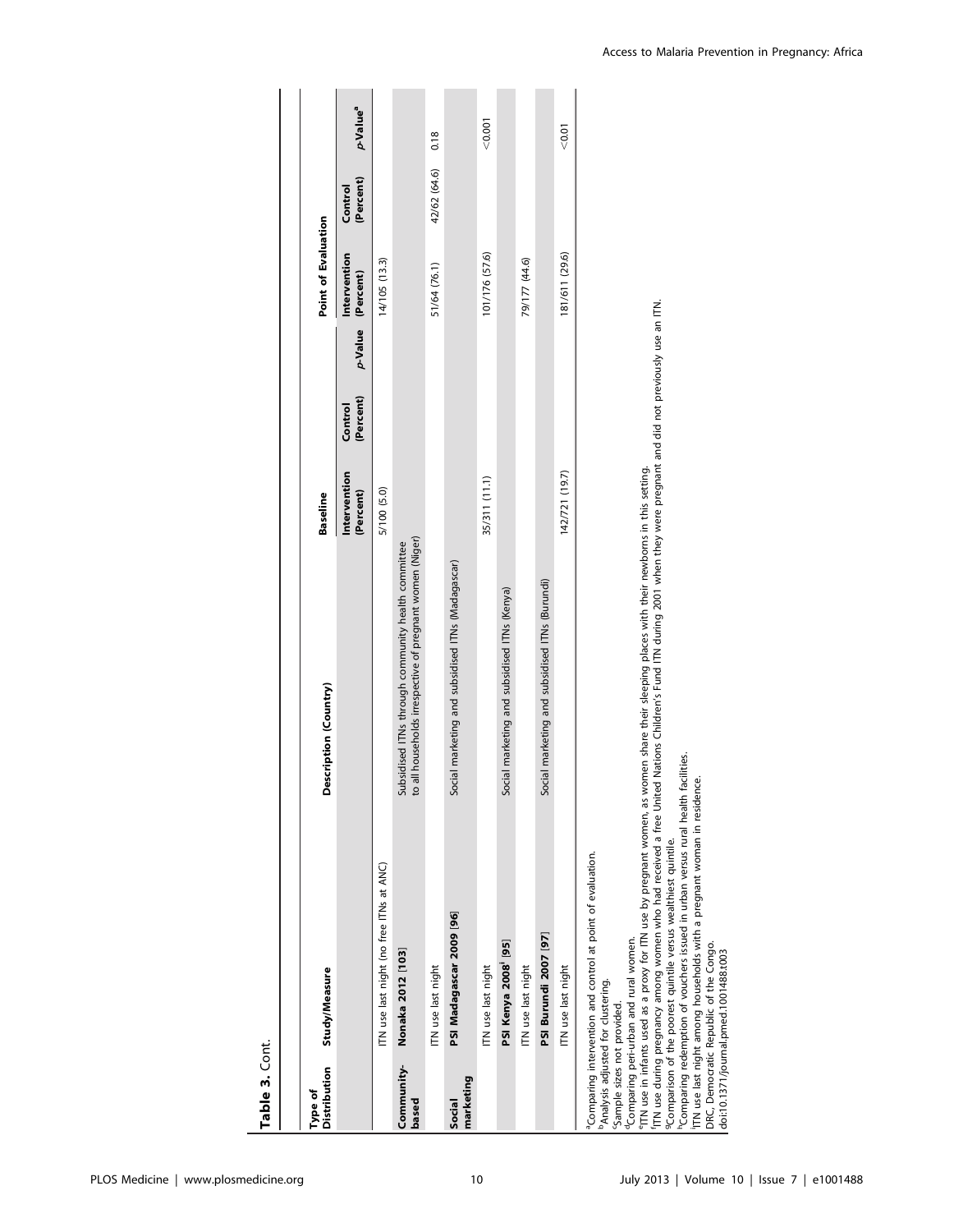major barrier identified in several studies was periodic stockouts of SP, sometimes for extended periods [18,37,44,49,53,54,62,63]. This results in women either being turned away without being given IPTp or being given a prescription to go and buy the drug from a private drug seller [38] or from a pharmacy at another government facility, and represents a serious missed opportunity, as there is no guarantee that the women will buy and take the drug. Practices in private facilities often differ from those in government health facilities: private facilities are more likely to fail to adhere to national guidelines on IPTp delivery, to charge user fees for IPTp [18], or to dispense other malaria drugs requested by pregnant women [41], creating inconsistencies within national programmes. Delivery of IPTp is impeded by a lack of basic facilities, drug shortages, and insufficient training or support and remuneration [63], with either staff being too busy [54] or SP not being available, such that user fees are levied for IPTp even where it is supposed to be provided free [37,63].

### Barriers to ITN coverage

Barriers to ITN uptake and use—the perspective of pregnant women. A common individual-level barrier to use of ITNs was associated with the inconvenience and discomfort of using an ITN (see Table S4 for content analysis of qualitative and quantitative data on barriers). Pregnant women described feeling hot and uncomfortable under the net while sleeping [34,48,65–74] and the inconvenience of putting it up and taking it down each night [67,68,72–74]. The belief that the chemicals used to treat the ITNs were harmful to pregnant women and their unborn child was reported as a barrier in studies in Nigeria [74], Ghana [48], Kenya, and Uganda, which led to many women discontinuing use of ITNs [65,66]. In Nigeria, women did not believe that ITNs prevented malaria [34,73].

At the household/social/cultural level, the most frequently reported barrier to ITN access for pregnant women was cost [65,66,69,71–78]. The studies describing cost as a major barrier were undertaken in countries in east, west, and central Africa and involved both rural and urban populations, suggesting cost is a common barrier to ITN access in many contexts. Women in several studies indicated either a lack of support from their husband [34,66,79] or that they were reliant on their husband to purchase the ITN on their behalf [70,75]. A barrier to adolescents and primigravidae using ITNs was the perception among community members and the pregnant women themselves that these groups were at a low risk of getting malaria [66]. Place of residence [48,71,79–82,99], seasonality of use (low in hot weather) [65,67], and perceptions that there were no mosquitoes in the area [68,77,79] were the main environmental barriers.

The main barrier at the healthcare system level cited by pregnant women was the ''unavailability'' of ITNs [66,69,71,74,79]. These stockouts can exacerbate the issue of cost in many cases, as women often travel to distribution points to collect the ITN, incurring both direct and indirect costs, only to find the ITNs out of stock [52]. Barriers associated with the distribution of ITN vouchers through ANC services in Tanzania included long travel distances to redeem the vouchers, variation in top-up costs, and the negative attitudes of ANC staff when women return without having redeemed their voucher [52]. Once women obtain an ITN, they do not always use them. The side effects (burning eyes), heat, and restrained mobility were seen to prevent women from using ITNs, according to healthcare providers in Ghana [48].

Barriers to delivery of ITNs—the perspective of healthcare providers. Healthcare providers frequently identified insufficient stock to meet the demand as a major barrier

[83,84] (see Table S4 for content analysis of qualitative and quantitative data on barriers). A study in Kenya found that despite pregnant women being eligible for a free ITN at ANC services, households with a pregnant woman who recently attended ANC services were no more likely to own an ITN than households without a pregnant woman [85], suggesting that free distribution programmes are not always effective at reaching their target population. While the delivery of ITNs or vouchers through ANC services provide extra incentive for pregnant women to attend ANC services [52,84], it was noted that some women do not return to the ANC once they have received their free ITN [84].

# Determinants of IPTp and ITN Uptake and Use among Women: Meta-Analysis

The key determinants of IPTp receipt among women from 31 studies were number and timing of ANC visits, parity/gravidity, education, knowledge about malaria/IPTp, socio-economic status, and use of ITNs (Figure 3; Text S2). Receipt of IPTp was higher among women making 3–4 ANC visits compared to women making fewer visits and among women first attending an ANC in their first or second trimester compared to those registering in their third trimester. Primigravidae were more likely to receive IPTp than multigravidae, with significant variation among studies  $(I^2$  90%, 95% CI 86-94; Text S2). More highly educated women were more likely to receive IPTp than women with less or no education, as were wealthier women. There was no association between IPTp receipt and location of residence; however, there was high heterogeneity between studies ( $l^2$  94%, 95% CI 91-96) and significant variation by country  $(p<0.001; \text{Text S2})$ . ITN users were also more likely to have received IPTp, as were women with greater knowledge of malaria. Sensitivity analysis suggested that the association between IPTp uptake and being primigravid, and between IPTp uptake and higher number of ANC visits, was stronger in the studies that were scored low-to-moderate quality than in the better quality studies (Text S2).

The key determinants of ITN use among pregnant women from 27 studies were age, marital status, education, knowledge about malaria/ITNs, employment status, and receipt of IPTp (Figure 4; Text S2). Older women (aged  $>19$  y) and married women were the most likely to use an ITN. Women with higher education or greater knowledge of malaria or ITNs were more likely to use ITNs than women with lower education or less knowledge, and women who were employed in a wage-paying job were also more likely to use ITNs during pregnancy than farmers or housewives. Women who had received IPTp were more likely to use ITNs. The effect of education on ITN use showed significant variation by country  $(p= 0.028; \text{Text } S2)$ , and the effect of marital status on ITN use varied significantly by location of enrolment  $(p = 0.001)$ ; Text S2). Sensitivity analysis indicated a stronger association between ITN use and marital status in the low-to-moderate quality studies compared to the better quality studies (Text S2).

#### Intervention Studies

Interventions to increase coverage of IPTp. The evidence from four studies that evaluated community-based distribution of IPTp suggests that community resources have the potential to complement the delivery of IPTp through ANCs to increase access to and uptake of IPTp among pregnant women [86–89] (Table 2). However, there was evidence that community-based distribution may concurrently reduce women's attendance at ANCs, though this was not consistent across the four studies: two studies showed reduced ANC attendance in the intervention sites [86,87], and two showed increased ANC attendance [88,89]. An alternative to delivering IPTp through community-based programmes is to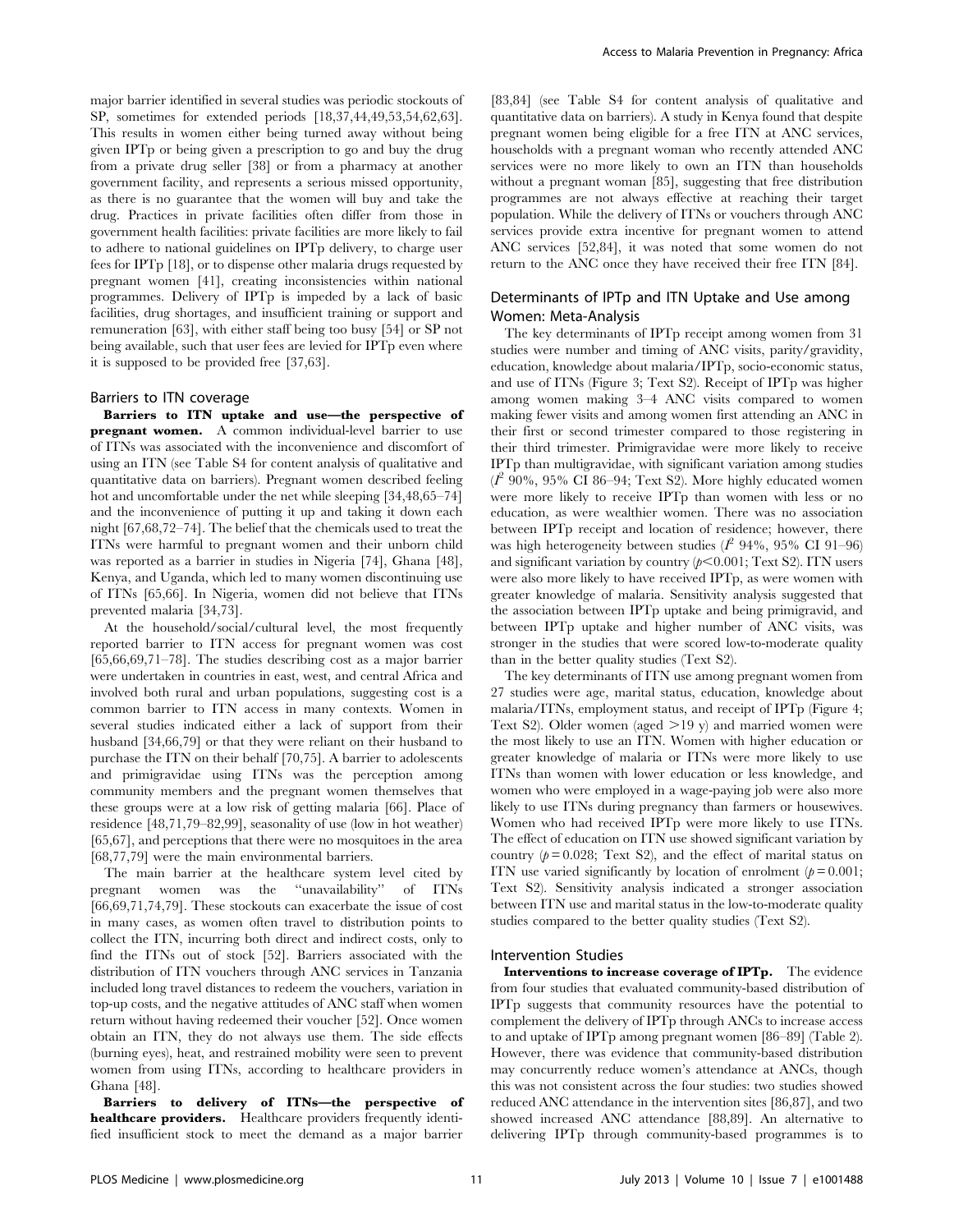|                       |                               | # of    | Total     |           | Odds                       | P-value     | I-square % |
|-----------------------|-------------------------------|---------|-----------|-----------|----------------------------|-------------|------------|
| Determinant           | Comparison                    | Studies | Sample    |           | Ratio (95% CI)             | z-statistic | (95% CI)   |
|                       |                               |         |           |           |                            |             |            |
| <b>Distance ANC</b>   | Nearby (vs. farther away)     | 6       | 4243      |           | 1.00 (0.66, 1.53) 0.984    |             | 78 (52-90) |
| Age                   | Older (vs. younger age)       | 18      | 8335      |           | 1.01 (0.87, 1.18) 0.891    |             | $24(0-57)$ |
| <b>Marital status</b> | Married (vs. not married)     | 8       | 3952      |           | 1.03 (0.82, 1.30) 0.786    |             | $25(0-65)$ |
| Residence             | Rural (vs. urban)             | 8       | 7875      |           | 1.08 (0.60, 1.96) 0.792    |             | 94 (91-96) |
| Employment            | No work (vs. employed)        | 6       | 1794      |           | 1.18 (0.59, 2.36) 0.644    |             | 87 (75-94) |
| Parity/gravidity      | Primi's (vs. multi's)         | 14      | 8099      |           | 1.54 (1.05, 2.26) 0.026    |             | 90 (86-94) |
| <b>SES</b>            | Higher (vs. lower)            | 9       | 8262      |           | $1.58(1.31, 1.91)$ < 0.001 |             | 77 (55-88) |
| Education             | More education (vs. less)     | 17      | 11289     |           | $1.66(1.43, 1.91)$ < 0.001 |             | $33(0-62)$ |
| Knowledge             | Knowledge malaria (vs. not) 4 |         | 850       |           | 1.92 (1.10, 3.35) 0.021    |             | 67 (4-89)  |
| Time ANC start        | Early pregnancy (vs. later)   | 8       | 3187      |           | $2.08(1.59, 2.72)$ < 0.001 |             | $19(0-61)$ |
| Other prevention      | ITN (vs. no ITN)              | 6       | 2036      |           | 2.47 (1.07, 5.69) 0.034    |             | 93 (88-96) |
| # of ANC visits       | 3-4 or more (vs. < 3-4)       | 5       | 4219      |           | $3.09(1.85, 5.25)$ < 0.001 |             | 90 (79-95) |
|                       |                               |         |           |           |                            |             |            |
|                       |                               |         | .5        | 6         |                            |             |            |
|                       |                               |         | less IPTp | more IPTp |                            |             |            |

Figure 3. Summary odds ratios of determinants of IPTp receipt assessed in 19 studies with quantitative data. All studies used 2+ doses of SP versus less except four studies, which used 1+ doses of SP versus less; these are Mbonye 2010 [129], van Eijk 2005 [68], Nganda 2004 [125], and Napoleon 2011 [117]. SES, socio-economic status. doi:10.1371/journal.pmed.1001488.g003

employ community-based resource persons to promote IPTp, while referring women to ANCs to be given SP. This approach had substantial success in Burkina Faso, and resulted not only in higher IPTp coverage (71.8% versus 49.2% in intervention and control groups, respectively;  $p<0.001$  but also in women attending the ANC earlier, in their first or second trimester (81.3% versus 70.4% in intervention and control groups, respectively;  $p<0.001$ ), and in more women making two or more visits (89.3% versus 75.3% in intervention and control groups, respectively;  $p<0.001$  [90].

One intervention study evaluated strategies to improve healthcare provider knowledge and performance on how to deliver IPTp. The study was undertaken in Kenya, 4 y after the national IPTp policy was adopted, and suggests that retraining of healthcare providers on the delivery, timing, and dosing of IPTp significantly increased coverage of IPTp (36.9% versus 10.9% in intervention and control groups, respectively;  $p<0.001$  [91].

Interventions to increase coverage of ITNs. The included intervention studies evaluated two main channels for delivering ITNs to pregnant women: campaign delivery (non-targeted) [89,92–94] and routine delivery to pregnant women through ANC services (targeted), with three alternative mechanisms evaluated at ANCs: distribution of free nets with [95–97] or without social marketing [98,99], and distribution of subsidised vouchers [83,84,100–102]. One study compared the impact of ANC delivery alone versus ANC delivery plus community-based distribution of subsidised nets in Niger (Table 3).

Campaign delivery of ITNs to households with pregnant women [89], households with children under 5 y [94], or poor households [93] had limited impact on increasing coverage among pregnant women with one exception, which was a campaign in Senegal that delivered ITN vouchers to all households with children under 5 y, alongside vitamin A and mebendazole (an anthelmintic) [92] (49.2% versus 28.5% ITN coverage in intervention versus control groups, respectively; no statistical analysis reported). In a comparison study in Tanzania, the Tanzania National Voucher Scheme, which provides a voucher subsidy to pregnant women at ANCs, which is then used to purchase an ITN from a contracted retailer, achieved greater coverage than a 3-d mass campaign targeting ITNs to households with infants, based on the assumption that infants sleep with their mothers, a common practice in this setting, or ITNs sourced from retailers [94]. The voucher scheme was, however, inequitable, with fewer poorer women receiving nets [100]. In a comparison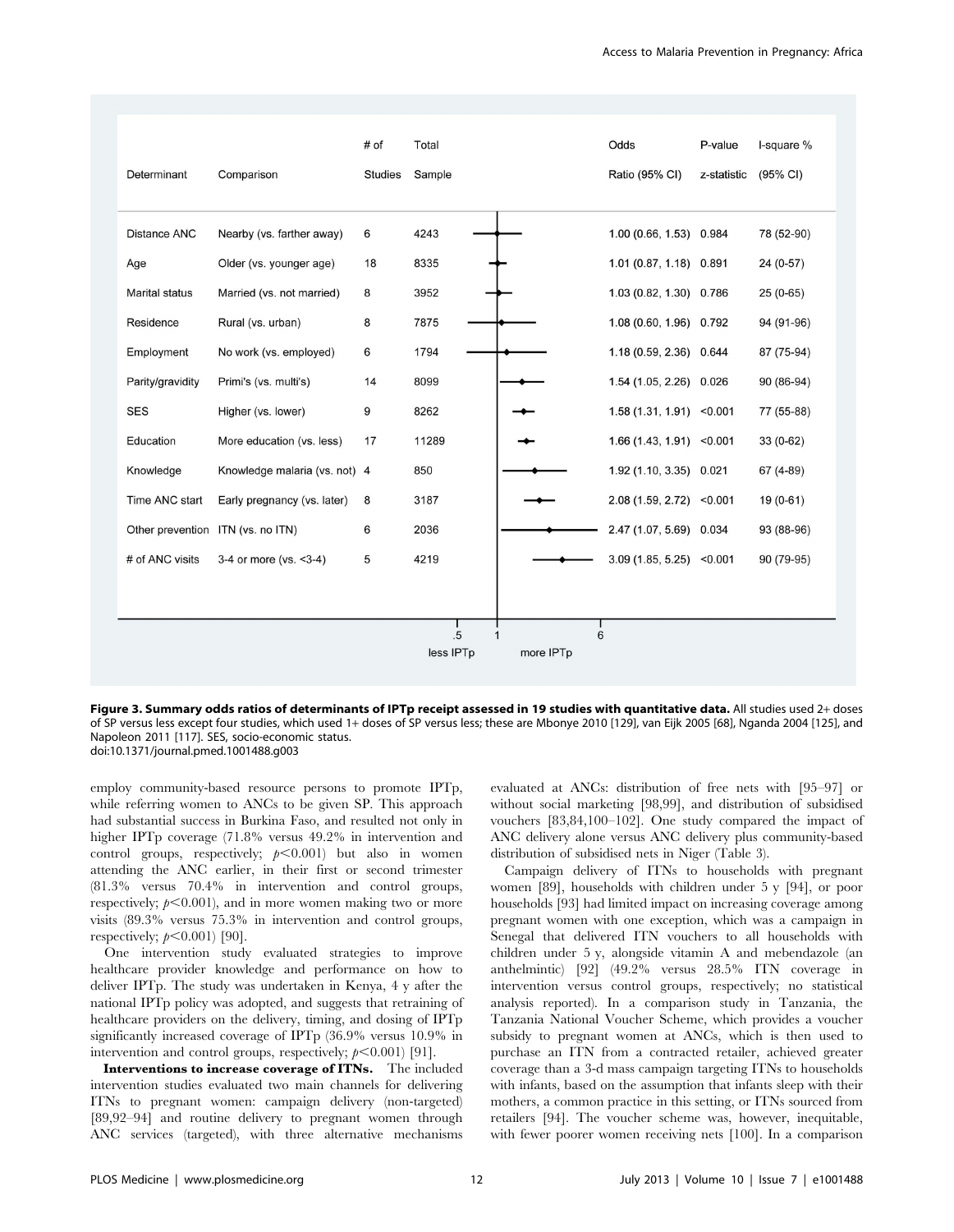

Figure 4. Summary odds ratios of determinants of ITN use assessed in 17 studies with quantitative data. SES, Socio-economic status. doi:10.1371/journal.pmed.1001488.g004

study of routine ANC delivery of ITNs alone and ANC delivery plus community-based distribution, there was no significant difference in ITN use among pregnant women between groups [103]. Routine delivery of ITNs through ANCs, by comparison, appeared to be more successful in reaching pregnant women, with four studies demonstrating an increase in ITN coverage among pregnant women compared to baseline [98,99,101,102]. Programmes that delivered vouchers, as opposed to free nets, to women at ANCs experienced more operational challenges [83], and were dependent on retailers having ITN stock available [84].

Social marketing campaigns have been effective in promoting the use of ITNs in some settings through extensive media and educational campaigns that increase awareness about the benefits and importance of ITN use (especially for pregnant women), coupled with provision of readily available ITNs at low cost. They are, however, comparatively expensive to implement and sustain [104].

# Implications for Interventions to Address Barriers

We aligned the barriers to uptake of IPTp and ITNs against the findings from the intervention studies to determine the extent to which these interventions addressed known barriers (Tables 4 and 5). There were four key categories of barriers to women receiving IPTp: pregnant women's knowledge of IPTp, access to an ANC, affordability of ANC services, and quality of ANC services. Women's lack of knowledge of IPTp was very common and yet may be improved through relatively simple promotional activities delivered through all available channels, such as community-based resource persons, facility-based counselling and education, and messaging via the media and local leaders. We identified only one relevant intervention study, which evaluated community-based promotion of IPTp in Burkina Faso [90]. Women's access to an ANC was a barrier in remote settings, where community-based distribution or outreach services may be required to supplement ANC services. Four studies evaluating community-based distribution of IPTp were identified in the review, using a combination of existing [87,88] or new community resource persons [86,89].

Six key categories of barriers to healthcare providers delivering IPTp were identified: provider knowledge of IPTp, provider attitudes, health facility organisation, policy and guidance, fees for services, and supply of SP. Poor knowledge and poor administration of IPTp guidelines by healthcare providers appear to be substantial barriers to achieving high coverage, as highlighted in several studies included in this review. Provider knowledge of the IPTp strategy could be improved through retraining and closer supervision by district staff; however, only one study was identified that evaluated the impact of retraining of healthcare providers in Kenya on the delivery, timing, and dosing of IPTp [91]. Simplified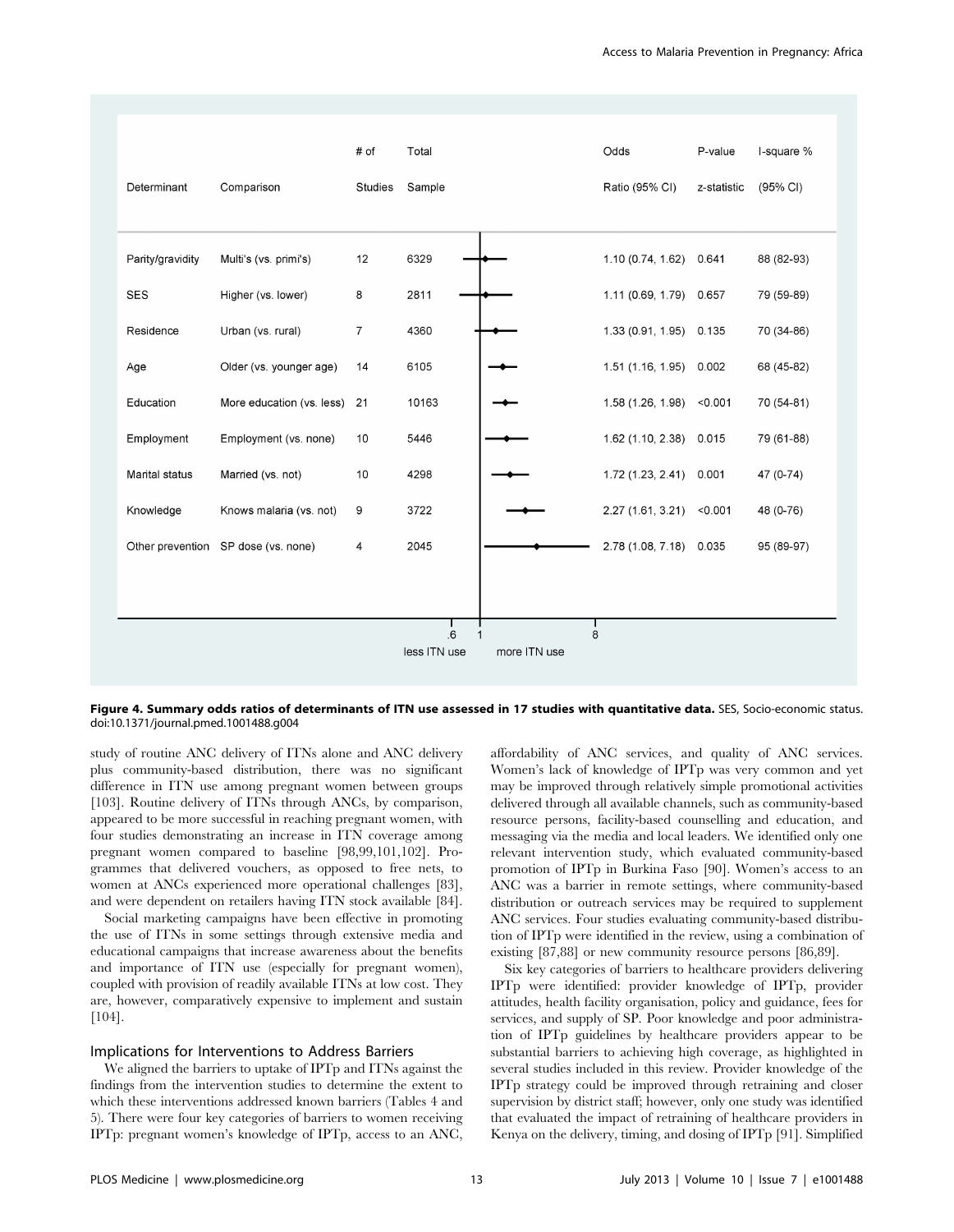policy and guidance on IPTp would be a relatively simple intervention to improve healthcare provider practice in delivering IPTp, and while no relevant intervention study was identified, one study in Tanzania modelled the effect of simplified guidelines on coverage with IPTp, demonstrating that coverage could be increased with simplified guidance [33]. No intervention studies were identified that addressed supply of SP, even though this was one of the commonest barriers identified in the observational studies. Poor healthcare provider attitude is a generic problem often entrenched in resource-constrained healthcare system and public sector settings, and may be difficult to address; no relevant intervention studies were identified. Similarly, user fees at ANCs are a generic barrier to ANC services, and no intervention studies were identified that addressed this.

Three key categories of barriers to women receiving and using ITNs were identified: pregnant women's knowledge of ITNs, household or cultural constraints, and access to ITNs. As for IPTp, pregnant women's knowledge of ITNs as well as certain household and cultural constraints could be addressed through promotion of ITNs through a variety of channels. Social marketing using extensive media and educational campaigns has been used in a large number of countries, and three evaluation studies were identified in this review [95–97]. Access to ITNs has been a problem for women in terms of direct and indirect costs, ITN availability, and access to distribution points. Three studies evaluated the delivery of free ITNs to pregnant women through ANCs [98,99] or campaigns [92], one study evaluated community-based delivery of subsidised ITNs [103], and seven studies evaluated voucher subsidies delivered through ANCs [83,84,100– 102] or campaigns [93,94]. Categories of barriers to healthcare providers delivering ITNs were similar to those for the delivery of IPTp: provider knowledge, provider attitudes, health facility organisation, fees for services, and supply of ITNs. We did not find any relevant studies that evaluated interventions that directly addressed these provider barriers.

# Discussion

To our knowledge this is the first systematic review of the factors affecting the delivery, access, and use of interventions to prevent malaria in pregnant women that uses research findings from quantitative, qualitative, and mixed methods studies, that assesses both user and provider perspectives, and that integrates these findings with intervention studies. This analysis provides a comprehensive basis for identifying key bottlenecks in the delivery and uptake of IPTp and ITNs among pregnant women, and for understanding which scale-up interventions have been effective, in order to prioritise which interventions are most likely to have the greatest impact in the short or medium term.

Barriers to the delivery of IPTp and ITNs were found at different levels of implementation, and broadly fall into policy and guidance, healthcare system issues, health facility issues, and healthcare provider performance. Whilst many of the barriers reflected broader weaknesses in the healthcare system, some were specific to the intervention. With regard to IPTp, a key identified barrier to effective delivery was healthcare provider confusion about the timing of the two doses of IPTp and whether IPTp can be given on an empty stomach. This confusion stemmed from a combination of unclear policy and guidance, inadequate training, and lack of information and job aids on IPTp. Several studies reported conflicting national policies with regards to provision of IPTp in relation to management of HIV and other diseases or conditions, and when to give IPTp if women have been treated for malaria, a problem also identified in another review [105]. Also,

some studies reported that healthcare providers expressed uncertainty over the effectiveness of SP for IPTp. Clearly there is an urgent need for countries to update national IPTp policy and guidance, and to ensure that this information reaches frontline providers at ANCs and outpatient departments providing treatment to pregnant women for illness, e.g., through directives or memos from the Director of Medical Services, as done in Kenya (M. J. Hamel, personal communication). The recent WHO IPTp policy update recommendation with simplified guidance on IPTp dosing, which also restates the continued effectiveness of IPTp with SP, serves as an important opportunity for national programmes to update and reinvigorate their IPTp strategy [106].

Organisational problems at the facility level were also common, such as lack of privacy and confidentiality in the health encounter [51] and the restriction of hours of ANC services, resulting in high client-to-staff ratios, long waiting times [49,52], and reduced consultation times, all of which contribute to poor quality of care at ANCs. Absenteeism and high staff rotation at the facility leading to lack of continuity of care and high workload among staff on duty was also reported [62]. Most of these organisational problems present another area for improvement in the short term that does not require additional resources, though it will require better management and accountability by the heads of health facilities. Other barriers were, however, dependent on higher levels of the healthcare system, such as high staff turnover [62], understaffing (particularly in remote areas), poor infrastructure [41], poor supervision, and poor use of data to identify problems and inform decision-making. These problems are inherent in the healthcare systems in some areas in some countries, and will require longer term strategies and increased investment in healthcare system strengthening. Also persistently reported across the studies and dependent on action taken at higher levels were stockouts of both SP for IPTp and ITNs, and lack of water or cups for providing IPTp by DOT. The reviewed studies did not explore the reasons for the stockouts, but they are likely to be a combination of lack of funding at the national level for procurement of commodities (i.e., specific to IPTp and ITNs) and problems in supply chain management.

Barrier studies among women highlighted additional healthcare system barriers leading to poor uptake of IPTp and/or ITNs. Having to pay user fees or pay for SP, drinking water for DOT, or ITNs was a common barrier, as were the indirect costs associated with visiting ANCs, such as transport, food, and opportunity costs. This finding was supported by the meta-analysis of determinants of coverage among pregnant women, which showed that socioeconomic status and employment status are important predictors of IPTp and ITN coverage, respectively. These inequities may to some extent reflect the determinants of women's access to ANCs, where user fees are routinely applied to registration, consultations, laboratory tests, and drugs, as identified in a review of factors affecting utilisation of antenatal care in developing countries [107]. However, in some instances user fees are also applied to SP (e.g., where women have to purchase SP or water to take IPTp by DOT) and to ITNs [108]. This situation calls for a review of charging policies for IPTp and ITNs across national programmes, and of user fees and charges at ANCs in general. Another common barrier to ANC utilisation was the poor quality of interactions between healthcare providers and pregnant women [38,41]. Women were generally perceived as passive recipients and were provided with little or no information about the services provided [44], and women with a low social position, such as adolescents [51], and less educated women are most vulnerable. This issue appears to be a problem in some resource-poor settings and is more difficult to tackle. However, educating women about their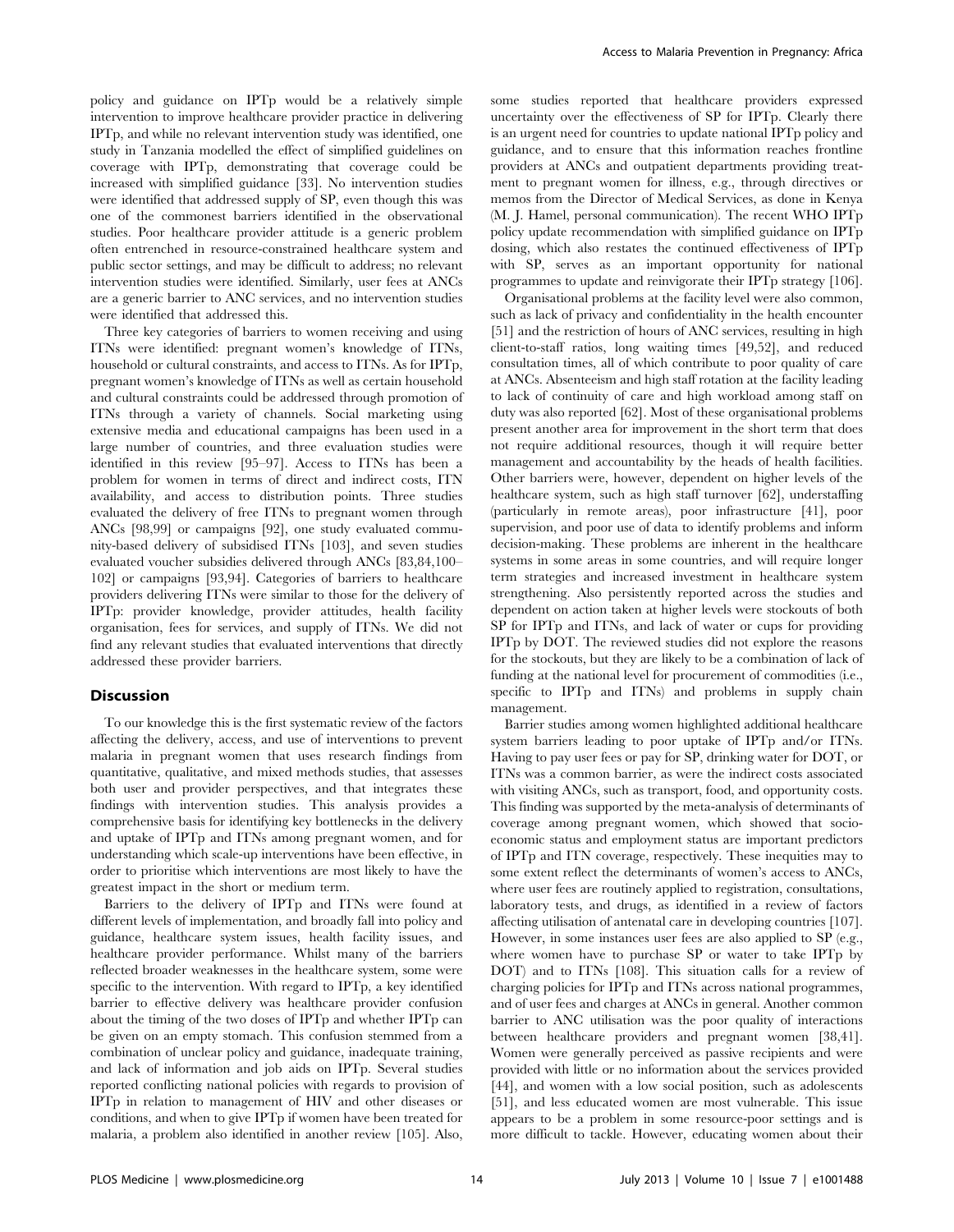Table 4. Synthesis matrix comparing findings from observational studies with those of intervention studies for IPTp.

| <b>Type of Factor</b>          | <b>Findings from Observational Studies</b>                                                                                                                                                                                                                                                           |                                                                                                                                                                                                                                       | <b>Findings from Intervention Studies</b>                                                                                                                                                                                                              |                                                                                                                                                                                                                                   |
|--------------------------------|------------------------------------------------------------------------------------------------------------------------------------------------------------------------------------------------------------------------------------------------------------------------------------------------------|---------------------------------------------------------------------------------------------------------------------------------------------------------------------------------------------------------------------------------------|--------------------------------------------------------------------------------------------------------------------------------------------------------------------------------------------------------------------------------------------------------|-----------------------------------------------------------------------------------------------------------------------------------------------------------------------------------------------------------------------------------|
|                                | <b>Categories Derived from Barriers</b>                                                                                                                                                                                                                                                              | <b>Implications for</b><br><b>Interventions to</b><br><b>Increase Uptake</b>                                                                                                                                                          | <b>Type of Intervention</b><br><b>Evaluated</b>                                                                                                                                                                                                        | <b>Number of Intervention</b><br><b>Studies</b>                                                                                                                                                                                   |
| Pregnant<br>women factors      | Category 1-pregnant women's knowledge                                                                                                                                                                                                                                                                |                                                                                                                                                                                                                                       |                                                                                                                                                                                                                                                        |                                                                                                                                                                                                                                   |
|                                | Example barriers<br>• Lack of knowledge of the preventive<br>benefits of IPTp<br>• Belief that use of drugs or SP in pregnancy<br>is unsafe, e.g., could cause abortion<br>• Fear of perceived side effects of SP<br>• Unaware of the dangers of malaria in<br>pregnancy                             | Promotion of IPTp<br>strategy and safety of SP<br>for IPTp through a variety<br>of channels, e.g., community-<br>based, clinic-based, media,<br>local leaders                                                                         | of IPTp and referral of<br>women to ANC                                                                                                                                                                                                                | Community-based promotion 1 study in Burkina Faso (Gies<br>2009 [90])                                                                                                                                                             |
|                                | Category 2-access to ANC                                                                                                                                                                                                                                                                             |                                                                                                                                                                                                                                       |                                                                                                                                                                                                                                                        |                                                                                                                                                                                                                                   |
|                                | Example barriers<br>• Poor access to ANC<br>Direct and indirect costs of accessing ANC<br>• Commitments to farming, employment, or<br>childcare<br>• Unwillingness to reveal pregnancy<br>• Lack of awareness of importance of ANC<br>services                                                       | Community-based<br>distribution of IPTp in<br>hard-to-reach populations<br>with limited access to ANC,<br>e.g., through community-<br>based volunteers and/or<br>community-based referral<br>systems to increase use of<br><b>ANC</b> | Community-based<br>distribution in settings with<br>poor access to ANC, or<br>community-based<br>distribution in settings with<br>existing drug distribution<br>programmes, e.g.,<br>onchocerciasis, or<br>community-based referral of<br>women to ANC | 3 studies evaluating community-<br>based distribution of IPTp<br>(Okeibunor 2011 [89],<br>Msyamboza 2009 [86], Mbonye<br>2007 [87]); 1 study in Uganda<br>(Ndyomugyenyi 2009 [88]); 1<br>study in Burkina Faso (Gies 2009<br>[90] |
|                                | Category 3 -affordability of ANC services                                                                                                                                                                                                                                                            |                                                                                                                                                                                                                                       |                                                                                                                                                                                                                                                        |                                                                                                                                                                                                                                   |
|                                | Example barriers<br>• ANC registration fees<br>• Laboratory fees<br>Cost of SP<br>• Unofficial penalties charged by healthcare<br>providers for late ANC attendance                                                                                                                                  | See healthcare provider<br>factors                                                                                                                                                                                                    |                                                                                                                                                                                                                                                        |                                                                                                                                                                                                                                   |
|                                | Category 4-quality of ANC services                                                                                                                                                                                                                                                                   |                                                                                                                                                                                                                                       |                                                                                                                                                                                                                                                        |                                                                                                                                                                                                                                   |
|                                | Example barriers<br>Providers do not offer IPTp<br>SP unavailable<br>Lack of water or cups for DOT<br>• Poor attitudes of healthcare providers<br>• Lack of information or instructions given by<br>healthcare providers regarding IPTp                                                              | See healthcare provider<br>factors                                                                                                                                                                                                    |                                                                                                                                                                                                                                                        |                                                                                                                                                                                                                                   |
| Healthcare<br>provider factors | Category 1-provider knowledge                                                                                                                                                                                                                                                                        |                                                                                                                                                                                                                                       |                                                                                                                                                                                                                                                        |                                                                                                                                                                                                                                   |
|                                | Example barriers<br>• Poor knowledge of IPT strategy, timing and<br>dosage of SP<br>• Imprecise estimation of gestational age<br>• Confusion about when to give IPTp in relation<br>to treatment of malaria, HIV, or other<br>• Perception that women will or should not take<br>SP on empty stomach | Training and supervision of Training of healthcare<br>healthcare providers                                                                                                                                                            | providers                                                                                                                                                                                                                                              | 1 study in Kenya (Ouma 2007<br>[91]                                                                                                                                                                                               |
|                                | <b>Category 2-provider attitudes</b>                                                                                                                                                                                                                                                                 |                                                                                                                                                                                                                                       |                                                                                                                                                                                                                                                        |                                                                                                                                                                                                                                   |
|                                | Example barriers<br>• Health education not given in local<br>language<br>• Information and instructions on IPTp not<br>given to pregnant women<br>• Providers do not offer IPTp<br>• Providers treat women with lack of respect                                                                      | Training and supervision of None<br>healthcare providers on<br>provider-client interactions                                                                                                                                           |                                                                                                                                                                                                                                                        | None                                                                                                                                                                                                                              |
|                                | Category 3-health facility organisation                                                                                                                                                                                                                                                              |                                                                                                                                                                                                                                       |                                                                                                                                                                                                                                                        |                                                                                                                                                                                                                                   |
|                                | Example barriers<br>Restrictive ANC hours<br>Lack of cups or drinking water<br>Frequent provider absence from work<br>Ineffective staff rosters                                                                                                                                                      | Reorganisation of staff<br>rosters, opening hours, etc.,<br>and better management,<br>supervision, and<br>accountability of staff                                                                                                     | None                                                                                                                                                                                                                                                   | None                                                                                                                                                                                                                              |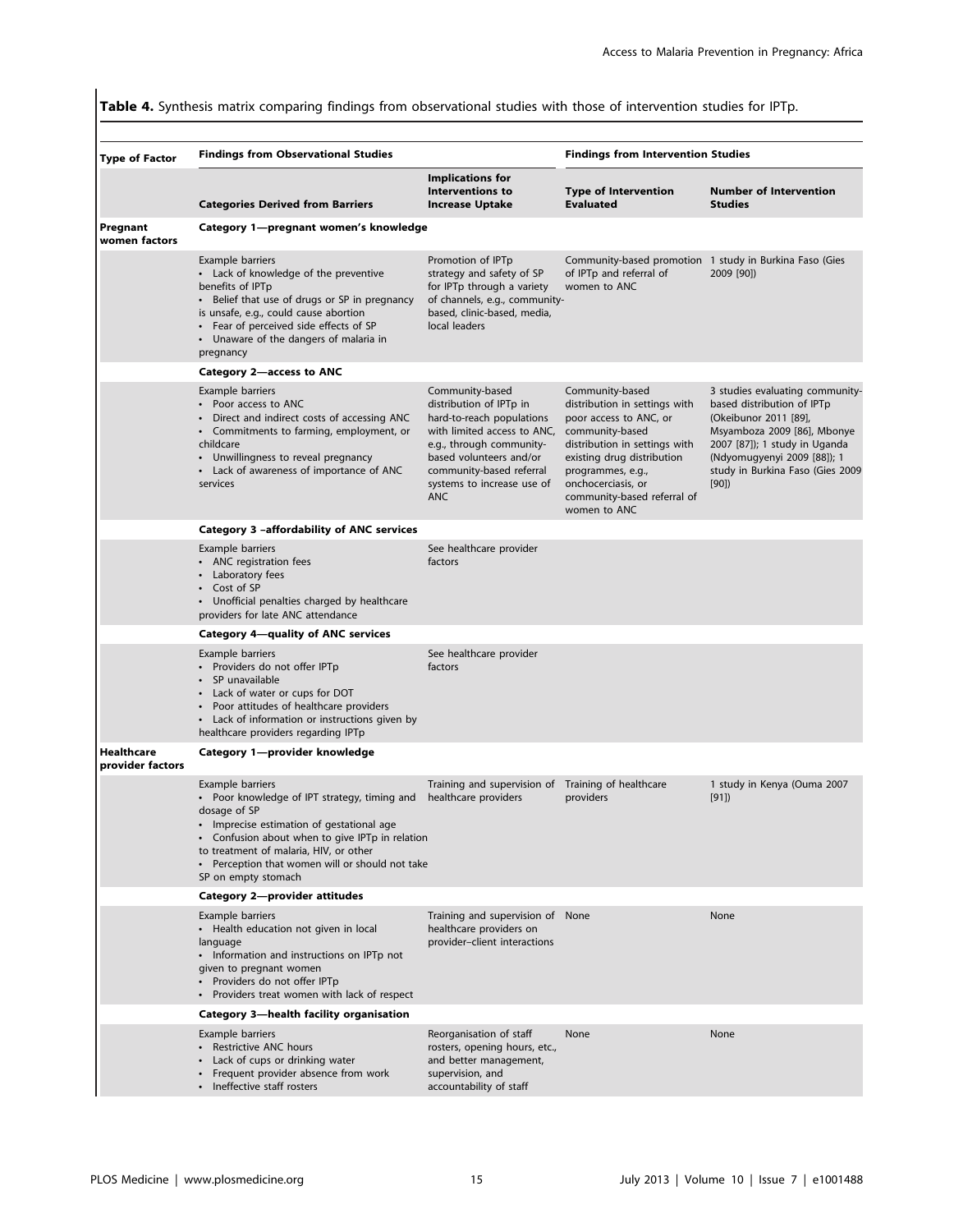#### Table 4. Cont.

| <b>Type of Factor</b> | <b>Findings from Observational Studies</b>                                                                                                                                                                                                                                                                                                          |                                                                                                                                                             | <b>Findings from Intervention Studies</b>                             |                                                 |
|-----------------------|-----------------------------------------------------------------------------------------------------------------------------------------------------------------------------------------------------------------------------------------------------------------------------------------------------------------------------------------------------|-------------------------------------------------------------------------------------------------------------------------------------------------------------|-----------------------------------------------------------------------|-------------------------------------------------|
|                       | <b>Categories Derived from Barriers</b>                                                                                                                                                                                                                                                                                                             | Implications for<br>Interventions to<br><b>Increase Uptake</b>                                                                                              | <b>Type of Intervention</b><br><b>Evaluated</b>                       | <b>Number of Intervention</b><br><b>Studies</b> |
|                       | Category 4-inadequate guidance on IPTp                                                                                                                                                                                                                                                                                                              |                                                                                                                                                             |                                                                       |                                                 |
|                       | Example barriers<br>• Variation in information given to healthcare<br>providers on IPTp<br>No quidelines available at facility<br>Lack of supervision and monitoring of IPTp<br>Lack of recent training on IPTp<br>Private facilities following different practices<br>Incompatibilities between delivery of IPTp and<br>other health interventions | Provision of consistent.<br>simple guidelines to all<br>health facilities, both<br>public and private sectors,<br>together with training and<br>supervision | Modelling the effect of<br>simple quidelines on<br>coverage with IPTp | 1 study in Tanzania (Gross 2011<br>[33]         |
|                       | <b>Category 5-fees for ANC services</b>                                                                                                                                                                                                                                                                                                             |                                                                                                                                                             |                                                                       |                                                 |
|                       | Example barriers<br>• ANC registration fees<br>• Cost of SP<br>• Unofficial penalties charged by healthcare<br>providers for late ANC attendance                                                                                                                                                                                                    | Modification or removal of<br>user fees and regulation<br>against imposition of<br>penalties                                                                | None                                                                  | None                                            |
|                       | Category 6-supply of SP                                                                                                                                                                                                                                                                                                                             |                                                                                                                                                             |                                                                       |                                                 |
|                       | Example barriers<br>SP unavailable<br>Poor stock control                                                                                                                                                                                                                                                                                            | Timely procurement and<br>distribution systems for SP,<br>and system to prioritise use of<br>funds for SP at health facilities                              | None                                                                  | None                                            |

doi:10.1371/journal.pmed.1001488.t004

rights and about the ANC services available to them may go some way to empowering women to be able to demand better services.

This finding is supported by the fact that pregnant women's lack of knowledge and understanding of IPTp and ITNs was consistently reported in both the barrier and determinant data as an important factor preventing the uptake and use of IPTp and ITNs. Women who understand the benefits of IPTp and the safety of SP, and how and when to take it, are more likely to take it. However, many women do not receive adequate information about IPTp, and this can result in fears that the drug causes harm, even abortion [15], or women showing preference for an alternative drug. Whilst there are some reports that women experience side effects from IPTp, the severity and extent of these events are not clearly described. There were also reports of women fearing that the chemical used on ITNs would harm the foetus [15]. Whilst knowledge is also an important facilitator of ITN use, barrier studies reveal important deterrents to ITN use such as the inconvenience and discomfort of use [109], especially in the dry season, and the lack of a culture or habit of net use. These findings were consistent with the meta-analysis of determinants in that coverage of both IPTp and ITNs was lower among women with no education and, in some countries, women living in rural areas; these women were less likely to access ANC and/or health education services. The meta-analysis was useful in identifying other important risk groups. Younger or adolescent women, unmarried women, and less educated women were significantly less likely to use ITNs. The barrier studies show that this may be related to lower affordability and in-household access among these women. Adolescents, unmarried women, and less educated women therefore constitute high-risk groups for targeting ITNs. This suggests that ministries of health need to pay more attention to IPTp and ITN promotion and health education, with additional targeting of risk groups, as well as using new innovations for communication of messages, since

traditional health education is not offered at all facilities or is not always effective.

Women seeking care at ANCs often have to overcome barriers at the household or societal level, and these barriers are more challenging to address. Women have commitments to farming or employers and the responsibility of childcare, and often have to defer to their husbands or in-laws in decision-making over accessing ITNs or use of household income to pay for ANC services. In a review of ANC access, use of ANCs was shown to increase with husband's educational level and was an even stronger predictor than women's education in some settings [107]. Local cultural norms and practices present a considerable barrier to women accessing ANC services in some but not all study countries, with wide variation within countries and between countries, a finding also reported in the review by Pell et al. [15].

In comparison to the observational studies, the review identified comparatively few studies that evaluated interventions to promote scale-up of these interventions, particularly for IPTp. Whilst many of the barriers to IPTp and ITN coverage identified in the observational studies related to healthcare providers and service delivery, very few studies that evaluated interventions to improve service delivery were found. Similarly, very few studies explored the determinants of delivery of either IPTp or ITNs among healthcare providers, or supply-side interventions designed to improve the quality of delivery of IPTp or of ITNs with a chosen strategy, whether it be campaigns or routine delivery through ANCs. Of the six studies that evaluated interventions to increase coverage of IPTp, all but one targeted women's knowledge or access, the last being a healthcare provider intervention. Consideration of the context for employing community-based distribution of IPTp is important; this distribution strategy appears to be an effective additional strategy to boost coverage in areas where there is already a successful community-based distribution programme, as seen in the onchocerciasis control programme in Uganda [88],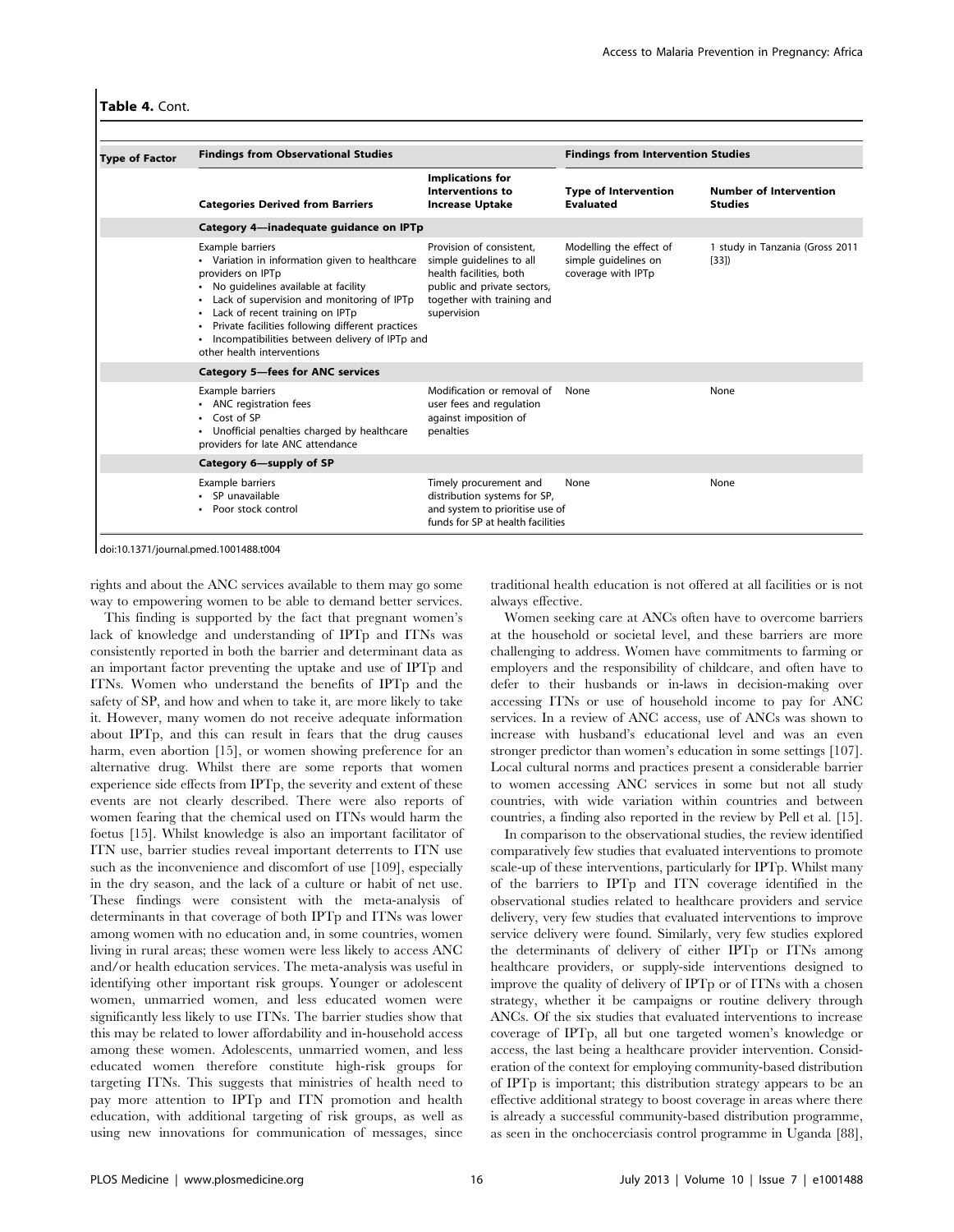Table 5. Synthesis matrix comparing findings from observational studies with those of intervention studies for ITNs.

| <b>Type of Factor</b>            | <b>Findings from Observational Studies</b>                                                                                                                                                                                               |                                                                                                                                                                                         | <b>Findings from Intervention Studies</b>                                                                                                                                                                         |                                                                                                                                                                                                                                                                                                                                                                                                                                                                                 |
|----------------------------------|------------------------------------------------------------------------------------------------------------------------------------------------------------------------------------------------------------------------------------------|-----------------------------------------------------------------------------------------------------------------------------------------------------------------------------------------|-------------------------------------------------------------------------------------------------------------------------------------------------------------------------------------------------------------------|---------------------------------------------------------------------------------------------------------------------------------------------------------------------------------------------------------------------------------------------------------------------------------------------------------------------------------------------------------------------------------------------------------------------------------------------------------------------------------|
|                                  | <b>Categories Derived from Barriers</b>                                                                                                                                                                                                  | <b>Implications for</b><br><b>Interventions to Increase</b><br>Uptake                                                                                                                   | <b>Type of Intervention</b><br><b>Evaluated</b>                                                                                                                                                                   | <b>Number of Intervention</b><br><b>Studies</b>                                                                                                                                                                                                                                                                                                                                                                                                                                 |
| <b>Pregnant women</b><br>factors | Category 1-pregnant women's<br>knowledge                                                                                                                                                                                                 |                                                                                                                                                                                         |                                                                                                                                                                                                                   |                                                                                                                                                                                                                                                                                                                                                                                                                                                                                 |
|                                  | Example barriers<br>• Lack of knowledge of benefits of ITNs<br>for mother and child<br>Discomfort of using ITNs<br>Lack of habit of using ITNs<br>$\bullet$<br>Fear of chemicals used on ITNs<br>Perception that there are no mosquitoes | Promotion of ITN strategy and<br>safety of insecticides used to<br>treat nets through a variety of<br>channels, e.g., community-<br>based, clinic-based, media, local<br><b>leaders</b> | Promotional campaigns<br>using a variety of<br>channels, e.g., social<br>marketing, clinic-based,<br>media                                                                                                        | 3 social marketing studies by<br>PSI in Burundi (2007 [97]),<br>Kenya (2008 [95]), and<br>Madagascar (2009 [96])                                                                                                                                                                                                                                                                                                                                                                |
|                                  | Category 2-household or cultural<br>constraints                                                                                                                                                                                          |                                                                                                                                                                                         |                                                                                                                                                                                                                   |                                                                                                                                                                                                                                                                                                                                                                                                                                                                                 |
|                                  | Example barriers<br>• Lack of support from husband and/or<br>community<br>• Lack of cultural habit of using ITNs<br>• Cultural beliefs, e.g., resemblance of<br>ITNs to burial shrouds                                                   | Promotion of ITN strategy and<br>safety of insecticides used to<br>treat nets through a variety of<br>channels, e.g., community-based,<br>clinic-based, media, local leaders            | As above                                                                                                                                                                                                          | As above                                                                                                                                                                                                                                                                                                                                                                                                                                                                        |
|                                  | Category 3-access to ITNs                                                                                                                                                                                                                |                                                                                                                                                                                         |                                                                                                                                                                                                                   |                                                                                                                                                                                                                                                                                                                                                                                                                                                                                 |
|                                  | Example barriers<br>Lack of retailers<br>Cost of ITNs<br>Inability to pay top-up fees on vouchers<br>Direct and indirect costs of accessing ITN ANC or campaigns, or<br>distribution points                                              | Delivery of free ITNs to<br>pregnant women through<br>ANC or campaigns, or delivery<br>of voucher subsidies through<br>community-based distribution<br>of subsidised ITNs               | Delivery of free ITNs to<br>pregnant women<br>through ANC or<br>campaigns, or delivery<br>of voucher subsidies<br>through ANC or<br>campaigns, or<br>community-based<br>distribution of subsidised<br><b>ITNs</b> | 3 studies evaluated free ITNs:<br>2 studies through ANC<br>(Pettifor 2009 [98], Guyatt<br>2003 [99]) and 1 study<br>through campaign delivery<br>(Thwing 2011 [92]); 7 studies<br>evaluated voucher subsidies:<br>2 studies via campaign<br>delivery (Ahmed 2010 [93],<br>Khatib 2008 [94]), 5 studies<br>via ANC (Beiersmann 2010<br>[84], Marchant 2010 [100],<br>Hanson 2009 [101], Muller<br>2008 [102], Kweku 2007 [83]);<br>1 study community-based:<br>Nonaka 2012 [103] |
| Healthcare provider<br>factors   | Category 1-provider knowledge                                                                                                                                                                                                            |                                                                                                                                                                                         |                                                                                                                                                                                                                   |                                                                                                                                                                                                                                                                                                                                                                                                                                                                                 |
|                                  | Example barrier<br>• Lack of knowledge of ITN benefits for<br>mother and child                                                                                                                                                           | Training and supervision of<br>healthcare providers on ITNs                                                                                                                             | None                                                                                                                                                                                                              | None                                                                                                                                                                                                                                                                                                                                                                                                                                                                            |
|                                  | <b>Category 2-provider attitudes</b>                                                                                                                                                                                                     |                                                                                                                                                                                         |                                                                                                                                                                                                                   |                                                                                                                                                                                                                                                                                                                                                                                                                                                                                 |
|                                  | Example barriers<br>• Providers refuse to offer ITNs to<br>pregnant women<br>• Providers impose eligibility criteria for<br>ITNs or vouchers                                                                                             | Better training, management,<br>supervision, and accountability<br>of staff                                                                                                             | None                                                                                                                                                                                                              | None                                                                                                                                                                                                                                                                                                                                                                                                                                                                            |
|                                  | Category 3-health facility organisation                                                                                                                                                                                                  |                                                                                                                                                                                         |                                                                                                                                                                                                                   |                                                                                                                                                                                                                                                                                                                                                                                                                                                                                 |
|                                  | Example barriers<br>• Vouchers not available at facility<br>• As for IPTp                                                                                                                                                                | Reorganisation of staff rosters,<br>hours, etc., and better<br>management, supervision, and<br>accountability of staff                                                                  | None                                                                                                                                                                                                              | None                                                                                                                                                                                                                                                                                                                                                                                                                                                                            |
|                                  | Category 4-fees for ANC services                                                                                                                                                                                                         |                                                                                                                                                                                         |                                                                                                                                                                                                                   |                                                                                                                                                                                                                                                                                                                                                                                                                                                                                 |
|                                  | Example barriers<br>• ANC registration fees<br>• Cost of ITNs                                                                                                                                                                            | Removal of user fees and<br>regulation against imposition<br>of penalties                                                                                                               | None                                                                                                                                                                                                              | None                                                                                                                                                                                                                                                                                                                                                                                                                                                                            |
|                                  | Category 5-supply of ITNs/vouchers                                                                                                                                                                                                       |                                                                                                                                                                                         |                                                                                                                                                                                                                   |                                                                                                                                                                                                                                                                                                                                                                                                                                                                                 |
|                                  | Example barriers<br>• Poor stock control<br>Stockouts of ITNs<br>Vouchers not available                                                                                                                                                  | Timely procurement and<br>distribution systems for ITNs<br>or vouchers                                                                                                                  | None                                                                                                                                                                                                              | None                                                                                                                                                                                                                                                                                                                                                                                                                                                                            |

doi:10.1371/journal.pmed.1001488.t005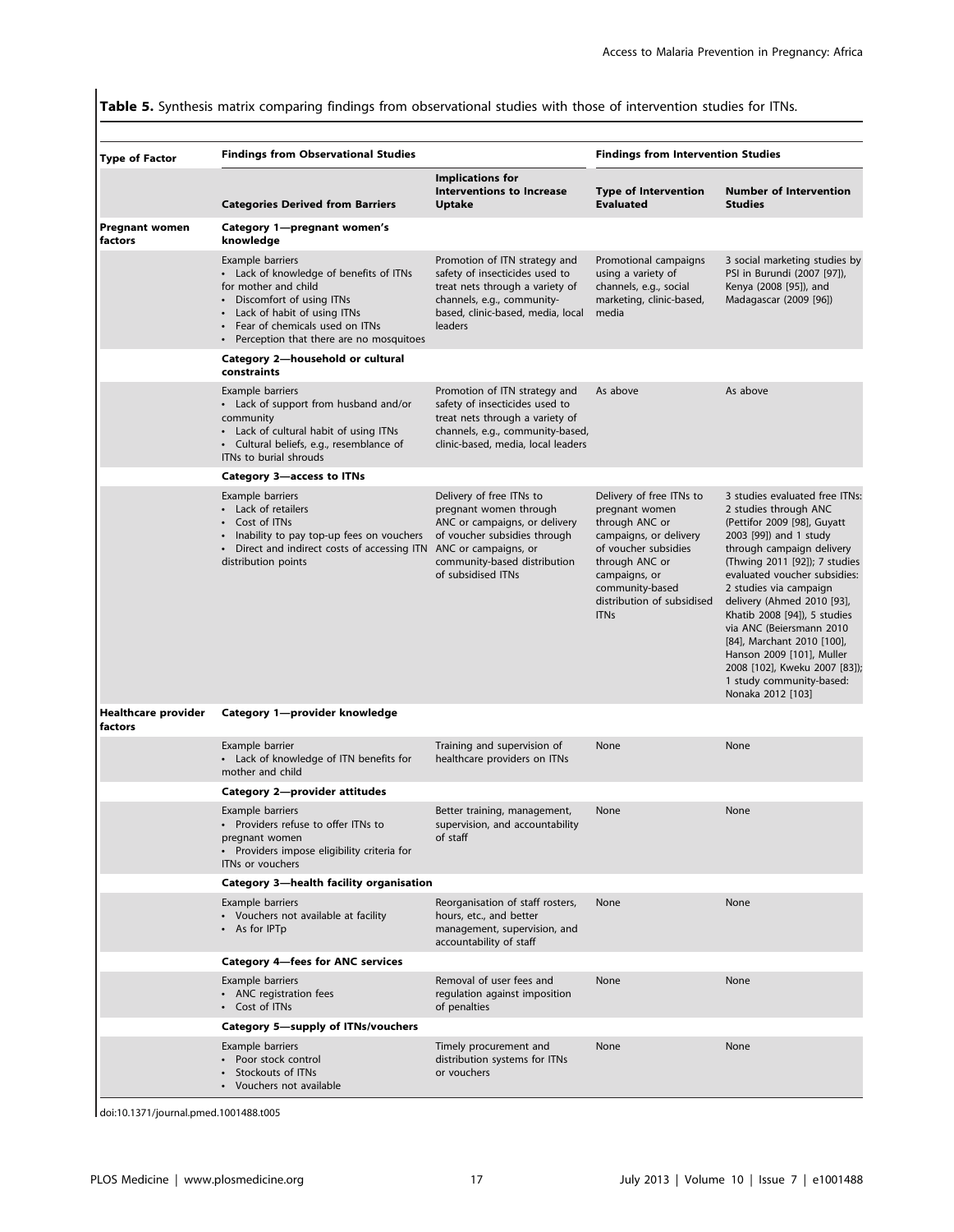but may serve to undermine women's attendance at ANCs in areas where ANC attendance is fragile. Community-based promotion, on the other hand, has the potential benefit in some settings of increasing access and uptake of IPTp by providing women with information about the importance and benefits of IPTp, and at the same time reinforcing the message that women should obtain antenatal care from ANCs, where they benefit from the full range of focussed ANC services [90]. While 13 studies were identified that evaluated the effectiveness of alternative delivery strategies to increase ITN coverage among pregnant women, the study objectives and designs were heterogeneous; hence, it was not possible to draw generalisable conclusions. Nevertheless, ANC services appear to be an important source of free ITNs for pregnant women in rural areas, a finding supported in a review of best practices of ITN programmes in sub-Saharan eastern Africa [108].

### Strengths and Limitations of the Review

The review triangulates data from quantitative, qualitative, and mixed methods studies to increase the content validity and comprehensiveness of the review; it does not, however, attempt a full meta-ethnography of qualitative data, which has been undertaken recently by others [15,110]. The meta-analysis of determinants was used to explore the range of effects between studies and to provide a pooled analysis to support the findings of the narrative (interpretive) synthesis. Although the use of cluster-unadjusted ORs may have overestimated precision, these were limited to four out of 36 studies. There was considerable heterogeneity among studies included in the meta-analysis, and we explored only a limited number of variables in the subgroup analysis to assess whether these could explain the differences between studies (Text S2). The lack of adjustment for ANC attendance in studies using community-based surveys means that the determinants of IPTp use may be partly driven by determinants of ANC access. However, the differences in the results between studies that enrolled women in the community and those that enrolled women in clinics in the subgroup analysis were not significant (Text S2). Whilst distinguishing between use of SP for treatment versus use for prevention poses an important challenge in interpreting community surveys, this limitation was not measured in the studies included in the metaanalysis. Whilst no restrictions were placed on the language of publication, and no studies were excluded on the basis of language, the focus the Malaria in Pregnancy Library (the primary source of studies) to date has been on the European family of languages and predominantly English. Reviewer bias was limited by the use of two independent reviewers to assess inclusion criteria. Reporting of included studies was assessed for quality, and reporting quality for the majority of studies was assessed to be fair. There were three quantitative studies that met no reporting quality criteria and 13 studies that met only one criterion (10 quantitative and three intervention studies). Findings from the studies with data on barriers were found to be entirely consistent with findings from other studies, and provided no new or surprising themes, and inclusion of these studies did not alter the study findings.

Our review includes 98 studies from across sub-Saharan Africa, with 77 of these specifically containing data on barriers and determinants of delivery, access, and use of IPTp and ITNs among healthcare providers and pregnant women; this is a sizeable body of evidence. In summary, the delivery and uptake of IPTp and ITNs by pregnant women is impeded by a wide range of factors among both pregnant women and the healthcare system, each influenced by an array of social, cultural, economic, and institutional factors, with each factor influenced by the others in a complex interchange. There are also geographic variations, with some barriers more prominent in some countries than in others. Notwithstanding this complexity, many of the barriers highlighted in this review are relatively consistent across countries and are surmountable: barriers that programmes can address in the near term with limited additional investment. Delivery of ITNs through ANCs presents a narrower range of problems than delivery of IPTp. Actions to increase coverage of IPTp and ITNs in the short term would be (1) to simplify country policies and guidance to align the updated WHO IPTp policy [106] with the new WHO policy for focused antenatal care, consisting of four visits in the second and third trimesters, and ensure effective dissemination to frontline healthcare providers through training and job aids; (2) to earmark funding for procurement of SP and ITNs; (3) to review ANC fee structures; and (4) to launch targeted promotional campaigns to reach high-risk populations of pregnant women, according to local settings, e.g., rural, poor, or adolescent women. Promotional campaigns will need to reflect the needs of women and offer services they will accept at a price they can afford.

Other barriers are more entrenched within the overall healthcare system and will require medium- to long-term strategies to improve the overall quality of antenatal services and encourage the habit of ANC use among women. New multifaceted interventions should be explored, such as quality improvement initiatives that link improvements in delivery of IPTp and ITNs to other core ANC services, management tools for facility-level decision-making, and innovations, such as use of mobile phones for defaulter tracing, supply chain/stock control, reporting of health management information systems data on coverage, and surveillance. Increasing drug resistance means that IPTp with SP will most likely be replaced by more complicated and expensive drug regimens [4,111], or new strategies, such as intermittent screening and treatment [112]. Intermittent screening and treatment will require adjustments to be made in the ANC setting [47,64], and will not have the added benefit of IPTp in controlling infections that cannot be detected by rapid diagnostic tests or microscopy. Malaria prevention estimates have increased only modestly between 2007 and 2010 (from 13.6% to 21.5% coverage for IPTp and from 17.0% to 38.8% coverage for ITN use) [138].

### Conclusion

Our synthesis shows that the key barriers to access, delivery, and use of IPTp and ITNs are relatively consistent across countries. These barriers may be helpful as a checklist for use by country malaria programmes and/or policy-makers to identify factors influencing uptake of these interventions in their specific location or context. The review also highlights the need for multi-country studies that evaluate targeted or multifaceted interventions aimed to improve the delivery and uptake of IPTp and ITNs. More research is also needed to understand and improve the policy change process to facilitate future replacement of SP with alternative drug regimens for IPTp or alternative strategies such as screening and treatment that will present even greater challenges for delivery.

### Supporting Information

Table S1 Search terms and databases used in the review. (DOCX)

Table S2 Study characteristics. Table S2.1. Characteristics of studies on determinants, barriers, and facilitators. Table S2.2. Characteristics of intervention studies. (DOCX)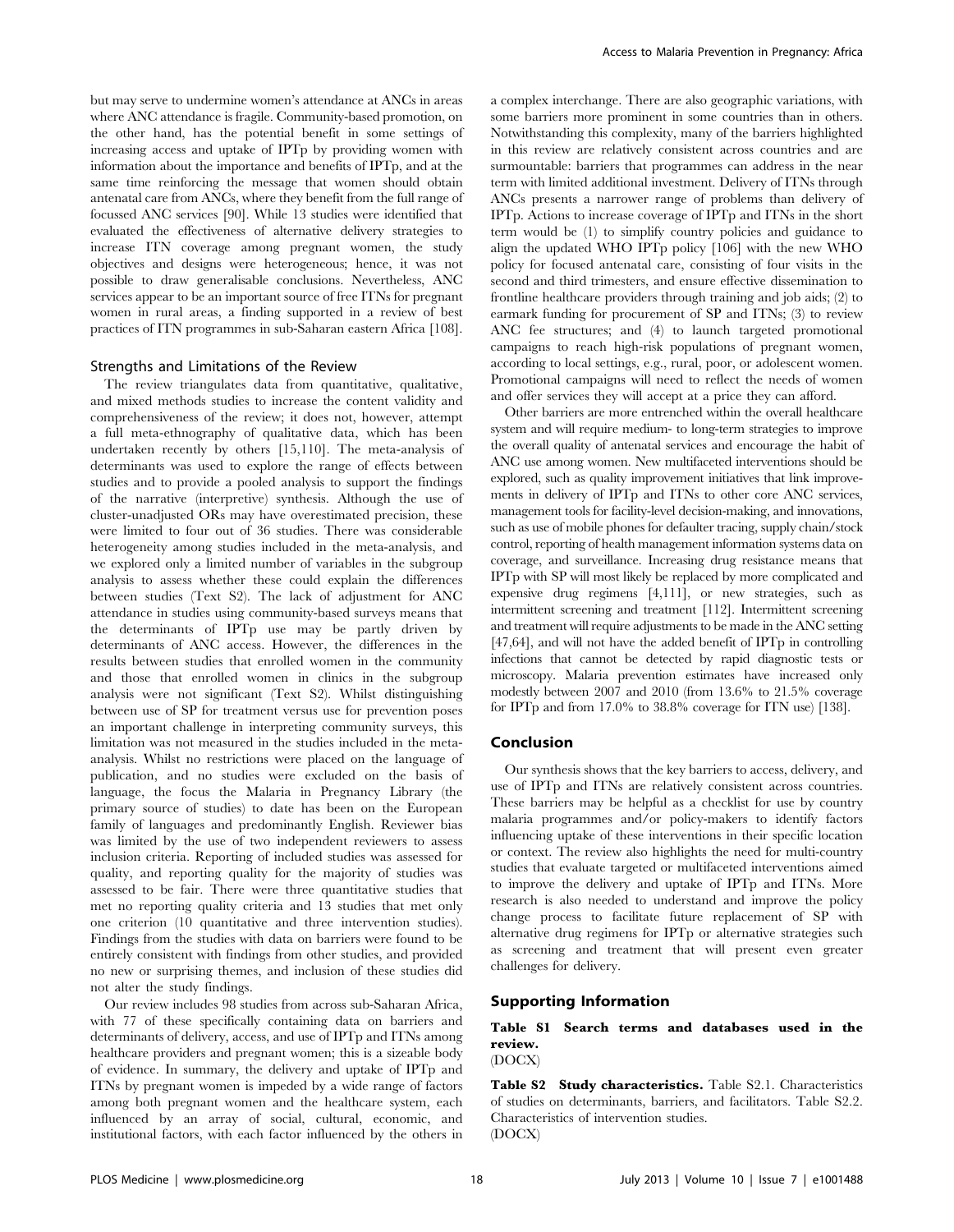Table S3 Checklist for quality of reporting. Table S3.1. Checklist for quality of reporting: quantitative studies. Table S3.2. Checklist for quality of reporting: qualitative studies. Table S3.3. Checklist for quality of reporting: mixed methods studies. Table S3.4. Checklist for quality of reporting: intervention studies.

(DOCX)

Table S4 Barriers and facilitators to delivery, access, and use of IPTp and ITNs. Table S4.1. Barriers and facilitators to receipt of IPTp from the perspective of pregnant and recently delivered women. Table S4.2. Barriers and facilitators to ITN ownership and use from the perspective of pregnant and recently delivered women. Table S4.3. Barriers and facilitators to the delivery of IPTp from the healthcare provider perspective. Table S4.4. Barriers and facilitators to the delivery and use of ITNs from the healthcare provider perspective.

(DOCX)

# Text S1 PRISMA statement.

(DOC)

#### References

- 1. Desai M, ter Kuile FO, Nosten F, McGready R, Asamoa K, et al. (2007) Epidemiology and burden of malaria in pregnancy. Lancet Infect Dis 7: 93– 104.
- 2. Menendez C, D'Alessandro U, ter Kuile FO (2007) Reducing the burden of malaria in pregnancy by preventive strategies. Lancet Infect Dis 7: 126–135.
- 3. Gamble C, Ekwaru PJ, Garner P, ter Kuile FO (2007) Insecticide-treated nets for the prevention of malaria in pregnancy: a systematic review of randomised controlled trials. PLoS Med 4: e107. doi:10.1371/journal.pmed.0040107
- 4. ter Kuile FO, van Eijk AM, Filler SJ (2007) Effect of sulfadoxinepyrimethamine resistance on the efficacy of intermittent preventive therapy for malaria control during pregnancy: a systematic review. JAMA 297: 2603– 2616.
- 5. Worrall E, Morel C, Yeung S, Borghi J, Webster J, et al. (2007) The economics of malaria in pregnancy—a review of the evidence and research priorities. Lancet Infect Dis 7: 156–168.
- 6. World Health Organization (2004) A strategic framework for malaria prevention and control during pregnancy in the Africa region. Available: http://whqlibdoc.who.int/afro/2004/AFR\_MAL\_04.01.pdf. Accessed 27 October 2012. Brazzaville: World Health Organization Regional Office for Africa.
- 7. World Health Organization Department for Making Pregnancy Safer (2006) Integrated management of pregnancy and childbirth. Pregnancy, childbirth, postpartum and newborn case: a guide for essential practice. Available: http:// whqlibdoc.who.int/publications/2006/924159084X\_eng.pdf. Accessed 4 February 2013.
- 8. World Health Organization, Department for Making Pregnancy Safer (2007) Integrated management of pregnancy and childbirth. Standards for maternal and neonatal care. Available: http://whqlibdoc.who.int/hq/2007/a91272.pdf. Accessed 4 February 2013.
- 9. Roll Back Malaria Partnership (2008) The global malaria action plan. Available: http://www.rbm.who.int/gmap/gmap.pdf. Accessed 4 February 2013.
- 10. Roll Back Malaria Partnership (2011) Refined/updated global malaria action plan objectives, targets, milestones and priorities beyond 2011. Geneva: Roll Back Malaria Partnership.
- 11. World Health Organization (2009) World Malaria Report 2009. Geneva: World Health Organization, 2009.
- 12. van Eijk AM, Hill J, Alegana VA, Kirui V, Gething PW, et al. (2011) Coverage of malaria protection in pregnant women in sub-Saharan Africa: a synthesis and analysis of national survey data. Lancet Infect Dis 11: 190–207.
- 13. World Health Organization, Global Malaria Programme (2007) Insecticidetreated mosquito nets: a WHO position statement. Available: http://www.who. int/malaria/publications/atoz/itnspospaperfinal.pdf. Accessed 19 December 2012.
- 14. World Health Organization, United Nations Childrens Fund (2010) Countdown to 2015 decade report (2000–2010): taking stock of maternal, newborn and child survival. Available: http://www.childinfo.org/files/ CountdownReport\_2000-2010.pdf. Accessed 2 May 2012.
- 15. Pell C, Straus L, Andrew EV, Menaca A, Pool R (2011) Social and cultural factors affecting uptake of interventions for malaria in pregnancy in Africa: a systematic review of the qualitative research. PLoS ONE 6: e22452. doi:10.1371/journal.pone.0022452

# Text S2 Meta-analysis of determinants of IPTp and ITN use in pregnancy.

(PDF)

### Acknowledgments

We thank Dr Mary J. Hamel, M.D., DTM&H, from the Division of Parasitic Diseases and Malaria Branch, US Centers for Disease Control and Prevention, and Dr Pascal Magnussen, M.D., Department of Veterinary Disease Biology, University of Copenhagen, for useful comments on the manuscript.

## Author Contributions

Conceived and designed the experiments: JH JHo HS JW RS. Performed the experiments: JH JHo AVE LDM. Analyzed the data: JH JHo AVE LDM HS JW. Contributed reagents/materials/analysis tools: JH JHo AVE LDM HS JW. Wrote the first draft of the manuscript: JH. Contributed to the writing of the manuscript: JH JHo AVE LDM HS JW FTK RS. ICMJE criteria for authorship read and met: JH JHo AVE LDM HS JW FTK RS. Agree with manuscript results and conclusions: JH JHo AVE LDM HS JW FTK RS.

- 16. Hill J, Kazembe P (2006) Reaching the Abuja target for intermittent preventive treatment of malaria in pregnancy in African women: a review of progress and operational challenges. Trop Med Int Health 11: 409–418.
- 17. Crawley J, Hill J, Yartey J, Robalo M, Serufilira A, et al. (2007) From evidence to action? Challenges to policy change and programme delivery for malaria in pregnancy. Lancet Infect Dis 7: 145–155.
- 18. Mubyazi GM, Bygbjerg IC, Magnussen P, Olsen O, Byskov J, et al. (2008) Prospects, achievements, challenges and opportunities for scaling-up malaria chemoprevention in pregnancy in Tanzania: the perspective of national level officers. Malar J 7: 135.
- 19. CABI (2013) Global Health Database [database]. Available: http://www.cabi. org/Default.aspx?site = 170&page = 1016&pid = 328. Accessed 26 June 2013.
- 20. van Eijk AM, Hill J, Povall S, Reynolds A, Wong H, et al. (2013) The Malaria in Pregnancy Library: a bibliometric review. Malar J 11: 362.
- 21. Bates I, Fenton C, Gruber J, Lalloo D, Medina Lara A, et al. (2004) Vulnerability to malaria, tuberculosis, and HIV/AIDS infection and disease. Part 1: determinants operating at individual and household level. Lancet Infect Dis 4: 267–277.
- 22. Bates I, Fenton C, Gruber J, Lalloo D, Lara AM, et al. (2004) Vulnerability to malaria, tuberculosis, and HIV/AIDS infection and disease. Part II: determinants operating at environmental and institutional level. Lancet Infect Dis 4: 368–375.
- 23. von Elm E, Altman DG, Egger M, Pocock SJ, Gotzche PC, et al. (2007) The Strengthening the Reporting of Observational Studies in Epidemiology (STROBE) statement: guidelines for reporting observational studies. Bull World Health Organ 85: 867–872.
- 24. Sanderson S, Tatt ID, T HJP (2007) Tools for assessing quality and susceptibility to bias in observational studies in epidemiology: a systematic review and annotated bibliography. Int J Epidemiol 36: 666–676.
- 25. Barbour RS (2001) Checklists for improving rigour in qualitative research: a case of the tail wagging the dog? BMJ 322: 1115–1117.
- 26. Mays N, Pope C (2000) Assessing quality in qualitative research. BMJ 320: 50– 52.
- 27. Sale JEM, Brazil K (2004) A strategy to identify critical appraisal criteria for primary mixed-methods studies. Qual Quant 38: 351–365.
- 28. O'Cathain A, Murphy E, Nicholl J (2008) The quality of mixed methods studies in health services research. J Health Serv Res Policy 13: 92–98.
- 29. Downs SH, Black N (1998) The feasibility of creating a checklist for the assessment of the methodological quality both of randomised and nonrandomised studies of health care interventions. J Epidemiol Community Health 52: 377–384.
- 30. DerSimonian R, Laird N (1986) Meta-analysis in clinical trials. Control Clin Trials 7: 177–188.
- 31. Deeks JJ, Higgins JPT, Altman DG (2008) Analysing data and undertaking meta-analyses. In: Higgins JPT, Green S, editors. Cochrane handbook for systematic reviews of interventions. Chichester: John Wiley & Sons.
- 32. Holtz TH, Kachur SP, Roberts JM, Marum LH, Mkandala C, et al. (2004) Use of antenatal care services and intermittent preventive treatment for malaria among pregnant women in Blantyre District, Malawi. Trop Med Int Health 9: 77–82.
- 33. Gross K, Alba S, Schellenberg J, Kessy F, Mayumana I, et al. (2011) The combined effect of determinants on coverage of intermittent preventive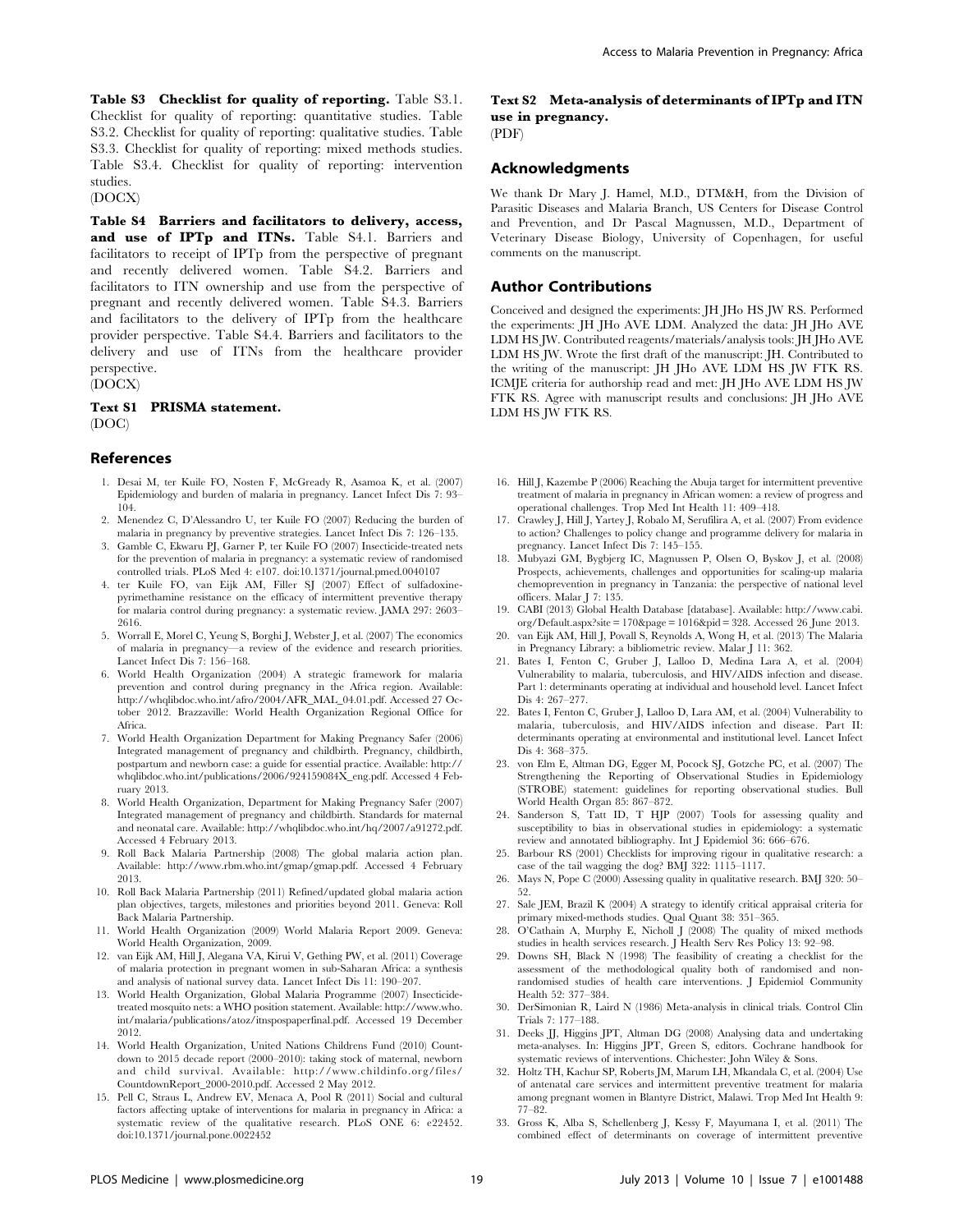treatment of malaria during pregnancy in the Kilombero Valley, Tanzania. Malar J 10: 140.

- 34. Akaba GO, Otubu J, Agida ET, Onafowokan O (2013) Knowledge and utilization of malaria preventive measures among pregnant women at a tertiary hospital in Nigeria's federal capital territory. Niger J Clin Pract 16: 201–206.
- 35. Amoran OE, Ariba AA, Iyaniwura CA (2012) Determinants of intermittent preventive treatment of malaria during pregnancy (IPTp) utilization in a rural town in Western Nigeria. Reprod Health 9: 12.
- 36. Iliyasu Z, Gajida AU, Galadanci HS, Abubakar IS, Baba AS, et al. (2012) Adherence to intermittent preventive treatment for malaria in pregnancy in urban Kano, northern Nigeria. Pathog Glob Health 106: 323–329.
- 37. Onoka CA, Hanson K, Onwujekwe OE (2012) Low coverage of intermittent preventive treatment for malaria in pregnancy in Nigeria: demand-side influences. Malar J 11: 82.
- 38. Mbonye AK, Neema S, Magnussen P (2006) Perceptions on use of sulfadoxinepyrimethamine in pregnancy and the policy implications for malaria control in Uganda. Health Policy 77: 279–289.
- 39. Gates Malaria Partnership, DBL–Institute for Health Research and Development (2005) Evaluation of the intermittent preventive treatment component of the accelerated child survival and development project in the Gambia. Serekunda (Gambia): CIAM Public Health Research and Development Centre. Available: http://www.ciam.gm/\_library/static/downloads/iptpevaluation-the-gambia.pdf. Accessed 26 June 2013.
- 40. Diala C, Pennas T, Choi P, Rogers S (2012) Barriers to uptake of malaria prevention and treatment during pregnancy in Cross River and Nasawara States, Nigeria. Washington (District of Columbia): C-Change/FHI 360.
- 41. Mubyazi G, Bloch P, Kamugisha M, Kitua A, Ijumba J (2005) Intermittent preventive treatment of malaria during pregnancy: a qualitative study of knowledge, attitudes and practices of district health managers, antenatal care staff and pregnant women in Korogwe District, North-Eastern Tanzania. Malar I 4: 31.
- 42. Brabin L, Stokes E, Dumbaya I, Owens S (2009) Rural Gambian women's reliance on health workers to deliver sulphadoxine-pyrimethamine as recommended intermittent preventive treatment for malaria in pregnancy. Malar J 8: 25.
- 43. Mutagonda R, Kamuhabwa AAR, Massawe S, Mpembeni R (2012) Intermittent preventive therapy and treatment of malaria during pregnancy: a study of knowledge among pregnant women in Rufiji District, Southern Tanzania. Trop J Pharm Res 11: 835–845.
- 44. Launiala A, Honkasalo ML (2007) Ethnographic study of factors influencing compliance to intermittent preventive treatment of malaria during pregnancy among Yao women in rural Malawi. Trans R Soc Trop Med Hyg 101: 980– 989.
- 45. Sande JH, Kaseje D, Nyapada L, Owino VO (2010) Fear of being tested for HIV at ANC clinics associated with low uptake of intermittent preventive treatment (IPT) of malaria among pregnant women attending Bondo District Hospital, Western Kenya. East Afr J Public Health 7: 92–96.
- 46. Ansah-Ofei A, Mwini-Nyaledzigbor PP, Affram CK (2011) Improving the quality of life of pregnant women using the intermittent preventive treatment with sulfadoxine pyrimethamine (IPT-SP): experiences from Dangme West District, Ghana. J Ghana Sci Assoc 13: 88–102.
- 47. Smith LA, Jones C, Adjei RO, Antwi GD, Afrah NA, et al. (2010) Intermittent screening and treatment versus intermittent preventive treatment of malaria in pregnancy: user acceptability. Malar J 9: 18.
- 48. Donkor ES, Asiedua E (2011) Knowledge, practices and challenges of intermittent malaria preventive (IPT) treatment during pregnancy in Ghana. Afr J Nurs Midwifery 13: 34–45.
- 49. Adjei DJD (2009) Factors affecting the intermittent preventive therapy of malaria in pregnancy programme in the Ejisu-Juabeng municipality [Master's thesis]. Kumasi (Ghana): School of Graduate Studies, Kwame Nkrumah University of Science and Technology.
- 50. Ndyomugyenyi R, Katamanywa J (2010) Intermittent preventive treatment of malaria in pregnancy (IPTp): do frequent antenatal care visits ensure access and compliance to IPTp in Ugandan rural communities? Trans R Soc Trop Med Hyg 104: 536–540.
- 51. Grietens KP, Gies S, Coulibaly SO, Ky C, Somda J, et al. (2010) Bottlenecks for high coverage of intermittent preventive treatment in pregnancy: the case of adolescent pregnancies in rural Burkina Faso. PLoS ONE 5: e12013. doi:10.1371/journal.pone.0012013
- 52. Mubyazi GM, Bloch P, Magnussen P, Olsen OE, Byskov J, et al. (2010) Women's experiences and views about costs of seeking malaria chemoprevention and other antenatal services: a qualitative study from two districts in rural Tanzania. Malar J 9: 54.
- 53. Antwi GD (2010) Factors influencing the uptake of intermittent preventive treatment of malaria in pregnancy in the Bosomtwe district of Ghana [Master's thesis]. Kumasi (Ghana): Department of Community Health, School of Medical Sciences.
- 54. Ashwood-Smith H, Coombes Y, Kaimila N, Bokosi M, Lungu K (2002) Availability and use of sulphadoxine-pyrimethamine (SP) in pregnancy in Blantyre District: a Safe Motherhood and Blantyre Integrated Malaria Initiative (BIMI) joint survey. Malawi Med J 14: 8–11.
- 55. Arulogun OS, Okereke CC (2012) Knowledge and practices of intermittent preventive treatment of malaria in pregnancy among health workers in a southwest local government area of Nigeria. J Med Med Sci 3: 415–422.
- 56. Anders K, Marchant T, Chambo P, Mapunda P, Reyburn H (2008) Timing of intermittent preventive treatment for malaria during pregnancy and the implications of current policy on early uptake in north-east Tanzania. Malar J 7: 79.
- 57. Sangare LR, Stergachis A, Brentlinger PE, Richardson BA, Staedke SG, et al. (2010) Determinants of use of intermittent preventive treatment of malaria in pregnancy: Jinja, Uganda. PLoS ONE 5: e15066. doi:10.1371/journal. pone.0015066
- 58. Marchant T, Nathan R, Jones C, Mponda H, Bruce J, et al. (2008) Individual, facility and policy level influences on national coverage estimates for intermittent preventive treatment of malaria in pregnancy in Tanzania. Malar I 7: 260.
- 59. Namusoke F, Ntale M, Wahlgren M, Kironde F, Mirembe F (2012) Validity of self-reported use of sulphadoxine-pyrimethamine intermittent presumptive treatment during pregnancy (IPTp): a cross-sectional study. Malar J 11: 310.
- 60. Onyeaso NC, Fawole AO (2007) Perception and practice of malaria prophylaxis in pregnancy among health care providers in Ibadan. Afr J Reprod Health 11: 60–69.
- 61. Onwujekwe OC, Soremekun RO, Uzochukwu B, Shu E, Onwujekwe O (2012) Patterns of case management and chemoprevention for malaria-in-pregnancy by public and private sector health providers in Enugu state, Nigeria. BMC Res Notes 5: 211.
- 62. Brentlinger PE, Dgedge M, Correia MA, Rojas AJ, Saute F, et al. (2007) Intermittent preventive treatment of malaria during pregnancy in central Mozambique. Bull World Health Organ 85: 873–879.
- 63. Mubyazi GM, Bloch P, Byskov J, Magnussen P, Bygbjerg IC, et al. (2012) Supply-related drivers of staff motivation for providing intermittent preventive treatment of malaria during pregnancy in Tanzania: evidence from two rural districts. Malar J 11: 48.
- 64. Smith Paintain L, Antwi GD, Jones C, Amoako E, Adjei RO, et al. (2011) Intermittent screening and treatment versus intermittent preventive treatment of malaria in pregnancy: provider knowledge and acceptability. PLoS ONE 6: e24035. doi:10.1371/journal.pone.0024035
- 65. Njoroge FK, Kimani VN, Ongore D, Akwale WS (2009) Use of insecticide treated bed nets among pregnant women in Kilifi District, Kenya. East Afr Med J 86: 314–322.
- 66. Mbonye AK, Neema S, Magnussen P (2006) Preventing malaria in pregnancy: a study of perceptions and policy implications in Mukono district, Uganda. Health Policy and Plan 21: 17–26.
- 67. Karunamoorthi K, Deboch B, Tafere Y (2010) Knowledge and practice concerning malaria, insecticide-treated net (ITN) utilization and antimalarial treatment among pregnant women attending specialist antenatal clinics. J Public Health 18: 559–566.
- 68. van Eijk AM, Blokland IE, Slutsker L, Odhiambo F, Ayisi J, et al. (2005) Use of intermittent preventive treatment for malaria in pregnancy in a rural area of western Kenya with high coverage of insecticide-treated bed nets. Trop Med Int Health 10: 1134–1140.
- 69. Musa OI, Salaudeen GA, Jimoh RO (2009) Awareness and use of insecticide treated nets among women attending ante-natal clinic in a northern state of Nigeria. J Pak Med Assoc 59: 354–358.
- 70. Sangare LR (2010) Use of malaria prevention and control measures during pregnancy in Jinja, Uganda [PhD dissertation]. Seattle (Washington): University of Washington.
- 71. Aluko JO, Oluwatosin AO (2012) Utilization of insecticide treated nets during pregnancy among postpartum women in Ibadan, Nigeria: a cross-sectional study. BMC Pregnancy Childbirth 12: 21.
- 72. Amoran OE, Lawal KM, Jeminusi OA, Alabi AA, Oluwole FA (2012) Determinants of uptake of insecticide treated nets among pregnant women in Ado-Odo Local Government Area of Ogun State, Nigeria. J Community Med Health Educ 2: 1000126.
- 73. Okonta PI (2011) Utilization of insecticide-treated net during pregnancy in Delta State: a survey of recently delivered mothers. Ebonyi Med J 10: 105–111.
- 74. Olajide FO, Afolabi OT, Olajide AO, Omisore AG, Omomuniniyi OA (2011) Challenges with the use of insecticide treated nets among pregnant women in Ife-Ijesha Zone, South Western Nigeria. J Community Med Prim Health Care 23: 79–86.
- 75. Marchant T, Schellenberg JA, Edgar T, Nathan R, Abdulla S, et al. (2002) Socially marketed insecticide-treated nets improve malaria and anaemia in pregnancy in southern Tanzania. Trop Med Int Health 7: 149–158.
- 76. Pettifor AE, Taylor E, Nku D, Duvall S, Tabala M, et al. (2008) Bed net ownership, use, and perceptions among women seeking antenatal care in Kinshasa, Democratic Republic of the Congo (DRC): opportunities for improved maternal and child health. BMC Public Health 8: 331.
- 77. Ambrose EE, Mazigo HD, Heukelbach J, Gabone O, Mwizamholya DL (2011) Knowledge, attitudes and practices regarding malaria and mosquito net use among women seeking antenatal care in Iringa, south-western Tanzania. Tanzan J Health Res 13: 188–195.
- 78. Van Geertruyden JP, Ntakirutimana D, Erhart A, Rwagacondo C, Kabano A, et al. (2005) Malaria infection among pregnant women attending antenatal clinics in six Rwandan districts. Trop Med Int Health 10: 681–688.
- 79. Belay M, Deressa W (2008) Use of insecticide treated nets by pregnant women and associated factors in a pre-dominantly rural population in northern Ethiopia. Trop Med Int Health 13: 1303–1313.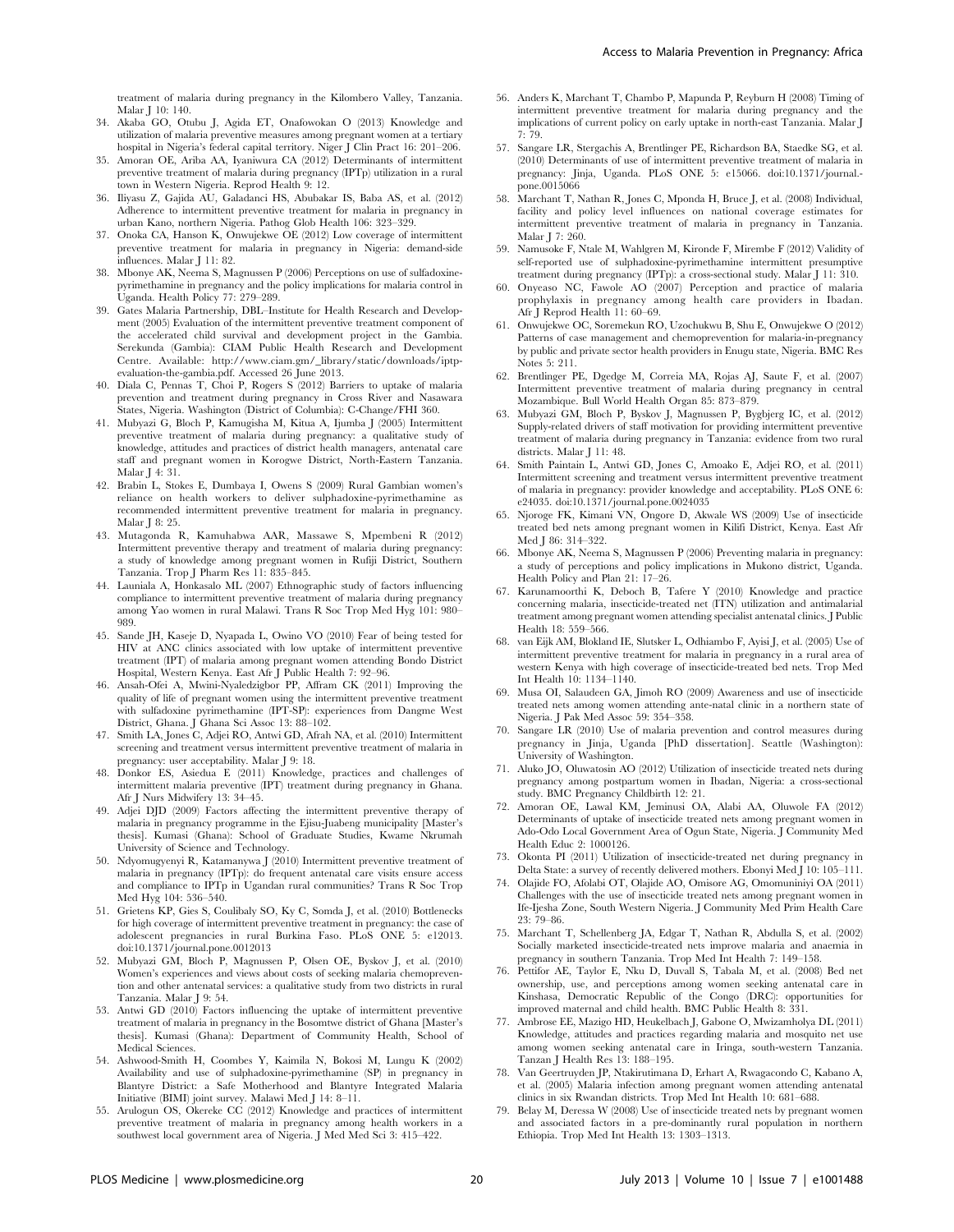- 80. Ankomah A, Adebayo SB, Arogundade ED, Anyanti J, Nwokolo E, et al. (2012) Determinants of insecticide-treated net ownership and utilization among pregnant women in Nigeria. BMC Public Health 12: 105.
- 81. Auta A (2012) Demographic factors associated with insecticide treated net use among Nigerian women and children. N Am J Med Sci 4: 40–44.
- 82. De Allegri M, Louis VR, Tiendrebeogo J, Souares A, Ye M, et al. (2013) Moving towards universal coverage with malaria control interventions: achievements and challenges in rural Burkina Faso. Int J Health Plann Manage 28: 102–121.
- 83. Kweku M, Webster J, Taylor I, Burns S, Dedzo M (2007) Public-private delivery of insecticide-treated nets: a voucher scheme in Volta Region, Ghana. Malar J 6: 14.
- 84. Beiersmann C, De AM, Tiendrebeogo J, Ye M, Jahn A, et al. (2010) Different delivery mechanisms for insecticide-treated nets in rural Burkina Faso: a provider's perspective. Malar J 9: 352.
- 85. O'Meara WP, Smith N, Ekal E, Cole D, Ndege S (2011) Spatial distribution of bednet coverage under routine distribution through the public health sector in a rural district in Kenya. PLoS ONE 6: e25949. doi:10.1371/journal. pone.0025949
- 86. Msyamboza KP, Savage EJ, Kazembe PN, Gies S, Kalanda G, et al. (2009) Community-based distribution of sulfadoxine-pyrimethamine for intermittent preventive treatment of malaria during pregnancy improved coverage but reduced antenatal attendance in southern Malawi. Trop Med Int Health 14: 183–189.
- 87. Mbonye AK, Bygbjerg I, Magnussen P (2007) Intermittent preventive treatment of malaria in pregnancy: evaluation of a new delivery approach and the policy implications for malaria control in Uganda. Health Policy 81: 228–241.
- 88. Ndyomugyenyi R, Tukesiga E, Katamanywa J (2009) Intermittent preventive treatment of malaria in pregnancy (IPTp): participation of community-directed distributors of ivermectin for onchocerciasis improves IPTp access in Ugandan rural communities. Trans R Soc Trop Med Hyg 103: 1221–1228.
- 89. Okeibunor JC, Orji BC, Brieger W, Ishola G, Otolorin E, et al. (2011) Preventing malaria in pregnancy through community-directed interventions: evidence from Akwa Ibom State, Nigeria. Malar J 10: 227.
- 90. Gies S, Coulibaly SO, Ky C, Ouattara FT, Brabin BJ, et al. (2009) Community-based promotional campaign to improve uptake of intermittent preventive antimalarial treatment in pregnancy in Burkina Faso. Am J Trop Med Hyg 80: 460–469.
- 91. Ouma PO, van Eijk AM, Hamel MJ, Sikuku E, Odhiambo F, et al. (2007) The effect of health care worker training on the use of intermittent preventive treatment for malaria in pregnancy in rural western Kenya. Trop Med Int Health 12: 953–961.
- 92. Thwing JI, Perry RT, Townes DA, Diouf MB, Ndiaye S, et al. (2011) Success of Senegal's first nationwide distribution of long-lasting insecticide-treated nets to children under five—contribution toward universal coverage. Malar J 10: 86.
- 93. Ahmed SM, Zerihun A (2010) Possession and usage of insecticidal bed nets among the people of Uganda: is BRAC Uganda Health Programme pursuing a pro-poor path? PLoS ONE 5: e12660. doi:10.1371/journal.pone.0012660
- 94. Khatib RA, Killeen GF, Abdulla SM, Kahigwa E, McElroy PD, et al. (2008) Markets, voucher subsidies and free nets combine to achieve high bed net coverage in rural Tanzania. Malar J 7: 98.
- 95. Population Services International (2008) Kenya (2007): Malaria TRaC Study evaluating bed net ownership and use among pregnant women and children under 5 (years). Third round. Washington (District of Columbia): Population Services International.
- 96. Population Services International (2009) Madagascar (2008): Malaria TRaC Study evaluating the use of insecticide treated nets among pregnant women and mothers/caregivers of children younger than five years in endemic area. Third round. Washington (District of Columbia): Population Services International.
- 97. Population Services International (2007) Burundi (2007): Malaria TRaC Study evaluating bed net use among pregnant women and children under 5 years. First round. Washington (District of Columbia): Population Services International.
- 98. Pettifor A, Taylor E, Nku D, Duvall S, Tabala M, et al. (2009) Free distribution of insecticide treated bed nets to pregnant women in Kinshasa: an effective way to achieve 80% use by women and their newborns. Trop Med Int Health 14: 20–28.
- 99. Guyatt H, Ochola S (2003) Use of bednets given free to pregnant women in Kenya. Lancet 362: 1549–1550.
- 100. Marchant T, Schellenberg D, Nathan R, Armstrong-Schellenberg J, Mponda H, et al. (2010) Assessment of a national voucher scheme to deliver insecticidetreated mosquito nets to pregnant women. CMAJ 182: 152–156.
- 101. Hanson K, Marchant T, Nathan R, Mponda H, Jones C, et al. (2009) Household ownership and use of insecticide treated nets among target groups after implementation of a national voucher programme in the United Republic of Tanzania: plausibility study using three annual cross sectional household surveys. BMJ 339: b2434.
- 102. Muller O, De AM, Becher H, Tiendrebogo J, Beiersmann C, et al. (2008) Distribution systems of insecticide-treated bed nets for malaria control in rural Burkina Faso: cluster-randomized controlled trial. PLoS ONE 3: e3182. doi:10.1371/journal.pone.0003182
- 103. Nonaka D, Maazou A, Yamagata S, Oumarou I, Uchida T, et al. (2012) Distribution of subsidized insecticide-treated bed nets through a community health committee in Boboye Health District, Niger. Trop Med Health 40: 125– 131.
- 104. Kikumbih N, Hanson K, Mills A, Mponda H, Schellenberg JA (2005) The economics of social marketing: the case of mosquito nets in Tanzania. Soc Sci Med 60: 369–381.
- 105. Willey B SS, Armstrong Schellenberg J (2010) How to scale up malaria control interventions: a systematic review using insecticide treated nets, intermittent preventive treatment in pregnancy, and artemisinin combination treatment as tracer interventions. Backgound paper for the First Global Symposium on Health Systems Research; 16–19 Novermber 2010; Montreux, Switzerland.
- 106. World Health Organization, Global Malaria Programme (2012) Updated WHO policy recommendation: intermittent preventive treatment of malaria in pregnancy using sulfadoxine-pyrimethamine (IPTp-SP). Available: http:// www.who.int/malaria/iptp\_sp\_updated\_policy\_recommendation\_en\_102012. pdf. Accessed 19 December 2012.
- 107. Simkhada B, Teijlingen ER, Porter M, Simkhada P (2008) Factors affecting the utilization of antenatal care in developing countries: systematic review of the literature. J Adv Nurs 61: 244–260.
- 108. Sexton A (2011) Best practices for an insecticide-treated bed net distribution programme in sub-Saharan eastern Africa. Malar J 10: 157.
- 109. Pulford J, Hetzel MW, Bryant M, Siba PM, Mueller I (2011) Reported reasons for not using a mosquito net when one is available: a review of the published literature. Malar J 10: 83.
- 110. Smith HJ (2009) Understanding pregnant women's uptake of malaria prevention interventions: the role of qualitative evidence. London: Medical Research Council. Available: http://www.mrc.ac.uk/ResearchPortfolio/ Grant/Record.htm?GrantRef = G0802009&CaseId = 13664. Accessed 4 February 2013.
- 111. Chico RM, Chandramohan D (2011) Intermittent preventive treatment of malaria in pregnancy: at the crossroads of public health policy. Trop Med Int Health 16: 774–785.
- 112. Tagbor H, Bruce J, Agbo M, Greenwood B, Chandramohan D (2010) Intermittent screening and treatment versus intermittent preventive treatment of malaria in pregnancy: a randomised controlled non-inferiority trial. PLoS ONE 5: e14425. doi:10.1371/journal.pone.0014425
- 113. Bouyou-Akotet MK, Mawili-Mboumba DP, Kombila M (2013) Antenatal care visit attendance, intermittent preventive treatment and bed net use during pregnancy in Gabon. BMC Pregnancy Childbirth 13: 52.
- 114. Onoka CA, Onwujekwe OE, Hanson K, Uzochukwu BS (2012) Sub-optimal delivery of intermittent preventive treatment for malaria in pregnancy in Nigeria: influence of provider factors. Malar J 11: 317.
- 115. d'Almeida TC, Agboton-Zoumenou MA, Garcia A, Massougbodji A, Briand V, et al. (2011) Field evaluation of the intermittent preventive treatment of malaria during pregnancy (IPTp) in Benin: evolution of the coverage rate since its implementation. Parasit Vectors 4: 108.
- 116. Manirakiza A, Serdouma E, Djalle D, Soula G, Laganier R, et al. (2011) Relatively low prevalence of peripheral and placental plasmodium infection at delivery in Bangui, Central African Republic. J Trop Med 2011: 434816.
- 117. Napoleon RP, Anyangu AS, Omolocan J, Ongus JR (2011) Preventing malaria during pregnancy: factors determining the use of insecticide-treated bednets and intermittent preventive therapy in Juba. South Sudan Med J 4: 33–38.
- 118. Nduka FO, Nwosu E, Oguariri RM (2011) Evaluation of the effectiveness and compliance of intermittent preventive treatment (IPT) in the control of malaria in pregnant women in south eastern Nigeria. Ann Trop Med Parasitol 105: 599–605.
- 119. Tutu EO, Browne E, Lawson B (2011) Effect of sulphadoxine-pyrimethamine on neonatal birth weight and perceptions on its impact on malaria in pregnancy in an intermittent preventive treatment programme setting in Offinso District, Ghana. Int Health 3: 206–212.
- 120. Wagbatsoma VA, Aigbe EE (2010) ITN utilization among pregnant women attending ANC in Etsako West Lga, Edo State, Nigeria. Niger J Clin Pract 13: 144–148.
- 121. Akinleye SO, Falade CO, Ajayi IO (2009) Knowledge and utilization of intermittent preventive treatment for malaria among pregnant women attending antenatal clinics in primary health care centers in rural southwest, Nigeria: a cross-sectional study. BMC Pregnancy Childbirth 9: 28.
- 122. Takem EN, Achidi EA, Ndumbe PM (2009) Use of intermittent preventive treatment for malaria by pregnant women in Buea, Cameroon. Acta Trop 112: 54–58.
- 123. Klebi GW (2009) Factors accounting for the decline in IPTp2/IPTp3 among pregnant mothers in the Keta municipality—Ghana [Master's thesis]. Kumasi (Ghana): School of Graduate Studies, Kwame Nkrumah University of Science and Technology.
- 124. Mnyika KS, Kabalimu TK, Mbaruku G (2006) Determinants of utilisation of mosquito bednets for malaria prevention among pregnant women in Kigoma urban district, western Tanzania. East Afr J Public Health 3: 31–34.
- 125. Nganda RY, Drakeley C, Reyburn H, Marchant T (2004) Knowledge of malaria influences the use of insecticide treated nets but not intermittent presumptive treatment by pregnant women in Tanzania. Malar J 3: 42.
- 126. Hill J, Dellicour S, Bruce J, Ouma P, Smedley J, et al. (2013) Effectiveness of antenatal clinics to deliver intermittent preventive treatment and insecticide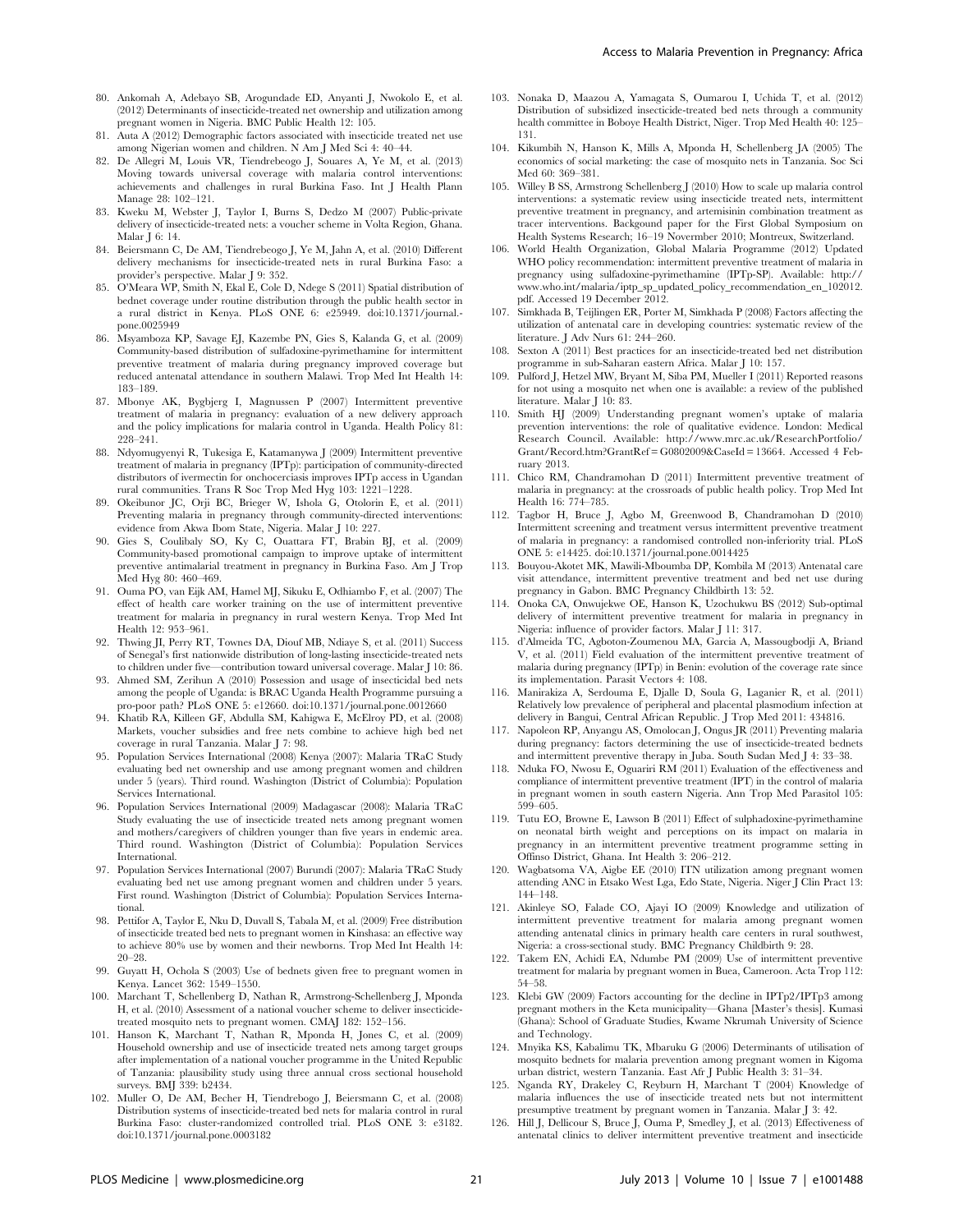treated nets for the control of malaria in pregnancy in Kenya. PLoS ONE 8: e64913. doi:10.1371/journal.pone.0064913

- 127. Zere E, Kirigia JM, Duale S, Akazili J (2012) Inequities in maternal and child health outcomes and interventions in Ghana. BMC Public Health 12: 252.
- 128. Faye A, Manga NM, Seck I, Niang K, Leye MM, et al. (2011) Access to intermittent preventive treatment (IPT) in a situation of abolition of user's fee: role of economic welfare. Bull Soc Pathol Exot 105: 215–219.
- 129. Mbonye AK, Hansen KS, Wamono F, Magnussen P (2010) Integration of malaria and HIV/AIDS prevention through the private sector in Uganda. Int Health 2: 52–58.
- 130. Acquah AAK (2009) Controlling malaria in pregnancy: investigating the factors that influence the uptake of intermittent preventive treatment services in the Nzema-East District, Ghana [Master's thesis]. Kumasi (Ghana): Department of Community Health, School of Medical Sciences, College of Health Sciences, Kwame Nkrumah University of Science and Technology.
- 131. Gikandi PW, Noor AM, Gitonga CW, Ajanga AA, Snow RW (2008) Access and barriers to measures targeted to prevent malaria in pregnancy in rural Kenya. Trop Med Int Health 13: 208–217.
- 132. Hassan SEH, Malik EM, Okoued SI, Eltayeb EM (2008) Retention and efficacy of long-lasting insecticide-treated nets distributed in eastern Sudan: a two-step community-based study. Malar J 7: 85.
- 133. Kiwuwa MS, Mufubenga P (2008) Use of antenatal care, maternity services, intermittent presumptive treatment and insecticide treated bed nets by pregnant women in Luwero district, Uganda. Malar J 7: 44.
- 134. Population Services International (2006) Burundi (2006): determinants of the use of bed nets among mothers of children less than 5 years of age and pregnant women in Burundi. Washington (District of Columbia): Population Services International.
- 135. Population Services International (2006) Rwanda (2006): Malaria TRaC Study evaluating the use of insecticide treated nets among pregnant women and children under 5 years of age. First round. Washington (District of Columbia): Population Services International.
- 136. Population Services International (2006) Zambia (2005): Malaria TRaC Study examining the use of inecticide treated nets among pregnant women in Zambia. First round. Washington (District of Columbia): Population Services International.
- 137. Guyatt HL, Noor AM, Ochola SA, Snow RW (2004) Use of intermittent presumptive treatment and insecticide treated bed nets by pregnant women in four Kenyan districts. Trop Med Int Health 9: 255–261.
- 138. van Eijk AM, Hill J, Larsen DA, Webster J, Steketee RW, et al. (Forthcoming 2013) Are coverage targets for intermittent preventive therapy and insecticidetreated nets for the control of malaria in pregnancy in sub-Saharan Africa being reached? A synthesis and meta-analysis of national survey data for 2009- 2011. Lancet Infectious Diseases.